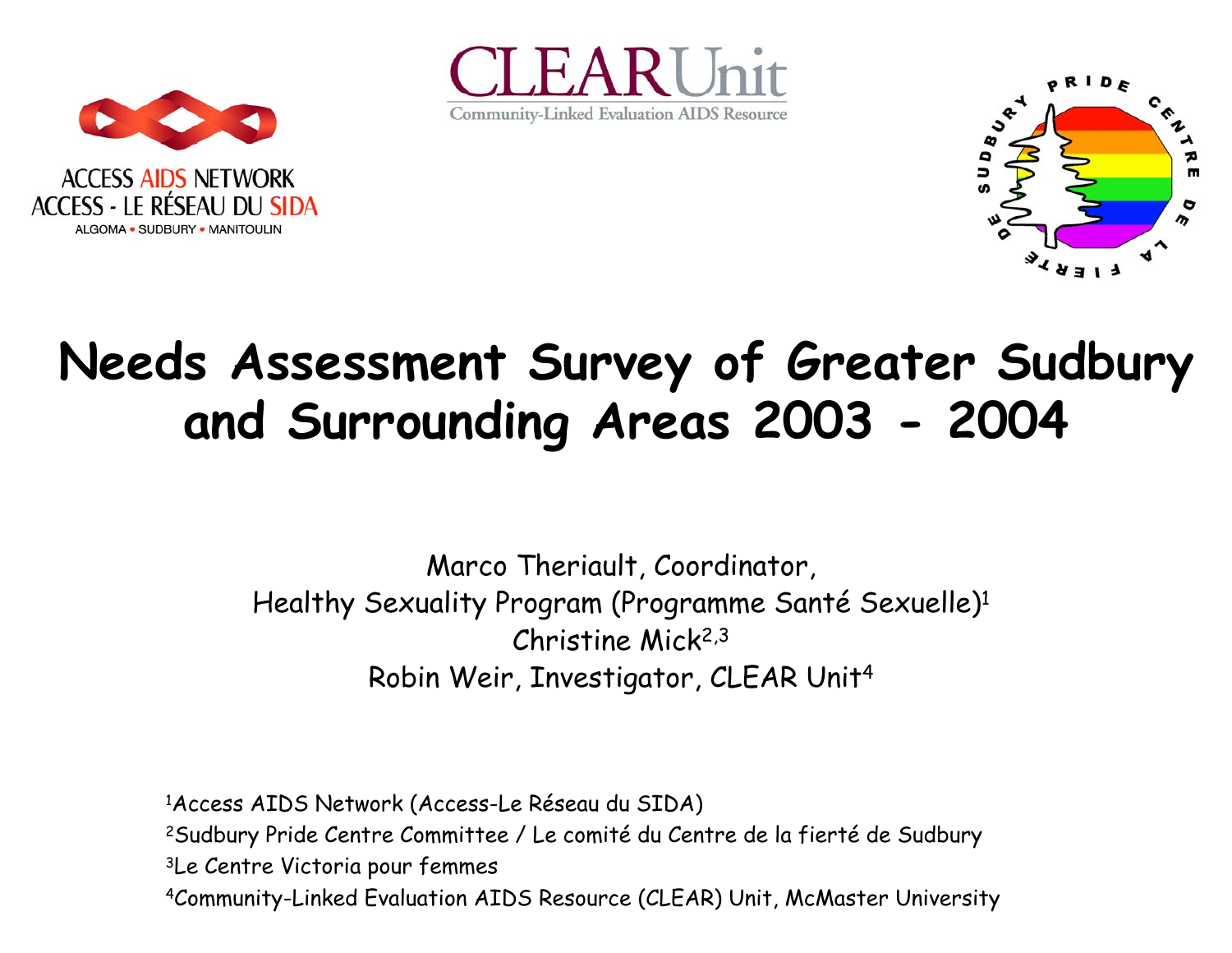#### **ACKNOWLEDGEMENTS**

We would like to thank the following people for their time, effort and suggestions. You have helped make this needs assessment a reality from it's inception to completion. (Alphabetical order) Dan Allman, University of Toronto; Gina Browne, Director CLEAR Unit, McMaster University; Chadwick Camps, youth community member; Gerry Copeman, former Executive Director of the Pastoral Institute of Northern Ontario; Krystie Coyne, youth community member; Ginette Demers, Le centre Victoria pour femmes; Janet Gasparini, Director, Social Planning Council of Sudbury; Jennifer Gregroire, co-owner, Outword Pride Books; Gary Kinsman, Sociology Dept., Laurentian University; Claire Lefebvre, community member; Christine Mick, Social Planning Council of Sudbury and Le Centre Victoria pour femmes; John Kilimnik, formerly of the Pastoral Institute of Northern Ontario; Terrie Pitfield, community member; Chantal Rozon, community member

We would also like to acknowledge the following for the use of their space, resources or staff: Access AIDS Network (Access – le réseau du SIDA); Central Translation Service – Sudbury; Community Linked Evaluation AIDS Resource (CLEAR) Unit; Le centre Victoria pour femmes; Pastoral Institute of Northern Ontario co-initiator; Social Planning Council of Sudbury; Sudbury Pride Centre Committee / Le comité du Centre de la fierté de Sudbury; Sudbury Pride Week Committee Zig's Bar owners, staff and patrons

We also acknowledge the contribution of the 162 individuals who completed this survey. Without their time and input, this would not have been possible. Hopefully, sometime in the near future, the needs that were identified will become a reality.

Many thanks to Maria Wong (CLEAR) for her statistical analyses of the data, and to Leah Heikoop (CLEAR) for her expert manuscript and presentation preparation.

**Thank you, merci, miigwetch!**

Dr. Robin Weir, Investigator, Community Linked Evaluation AIDS Resource (CLEAR) Unit, Mc Master University Marco Theriault,

Healthy Sexuality Program (Programme santé sexuelle), Access AIDS Network (Access – le réseau du SIDA)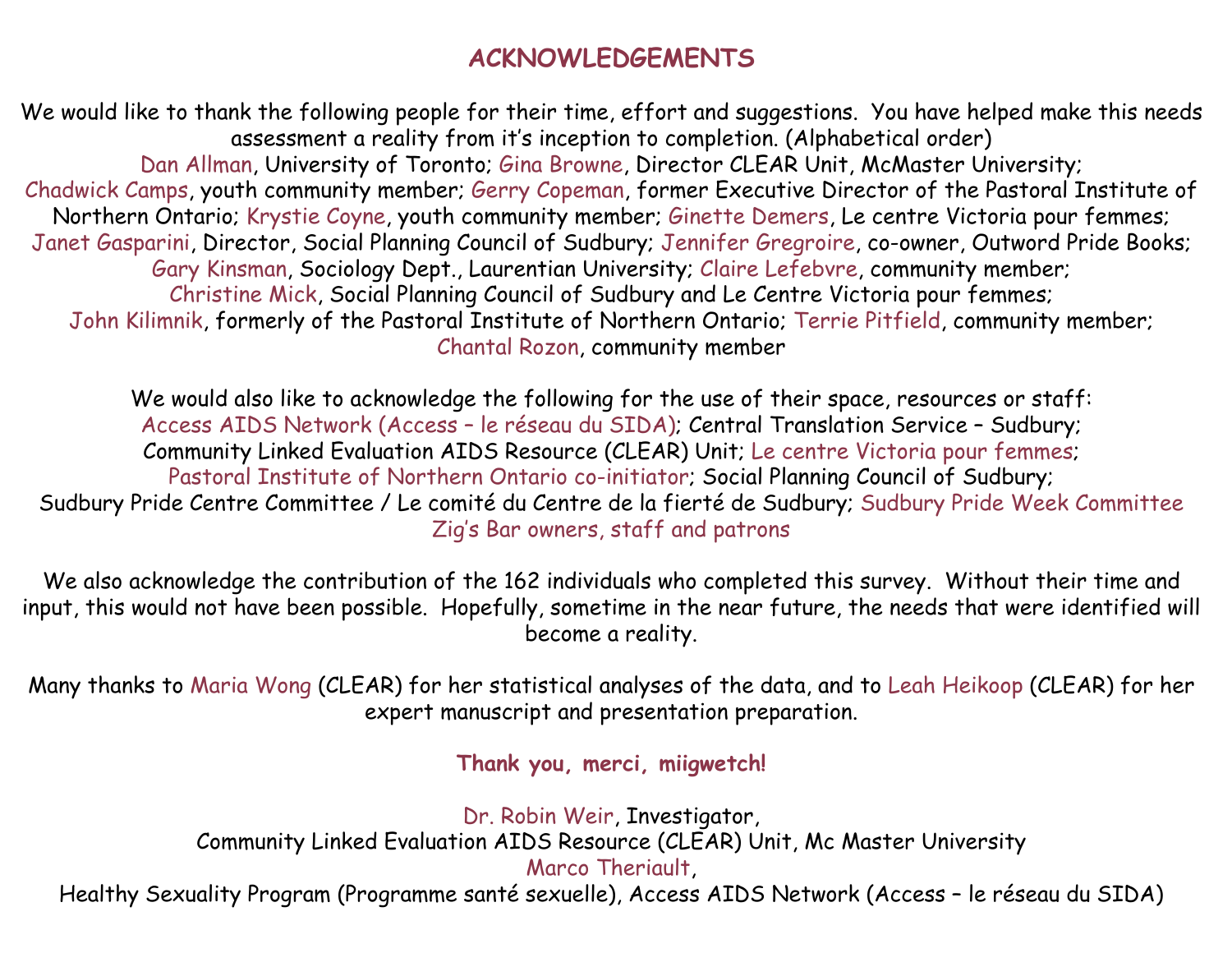## **BACKGROUND**

Access AIDS Network and Pastoral Institute of Northern Ontario

**★ Meeting to find ways to improve and diversify** services for LGBT2-SQ and PFLAG Community of the City of Greater Sudbury

**◆ Pilot survey of community members and** organizations to finalize survey for Sudbury Pride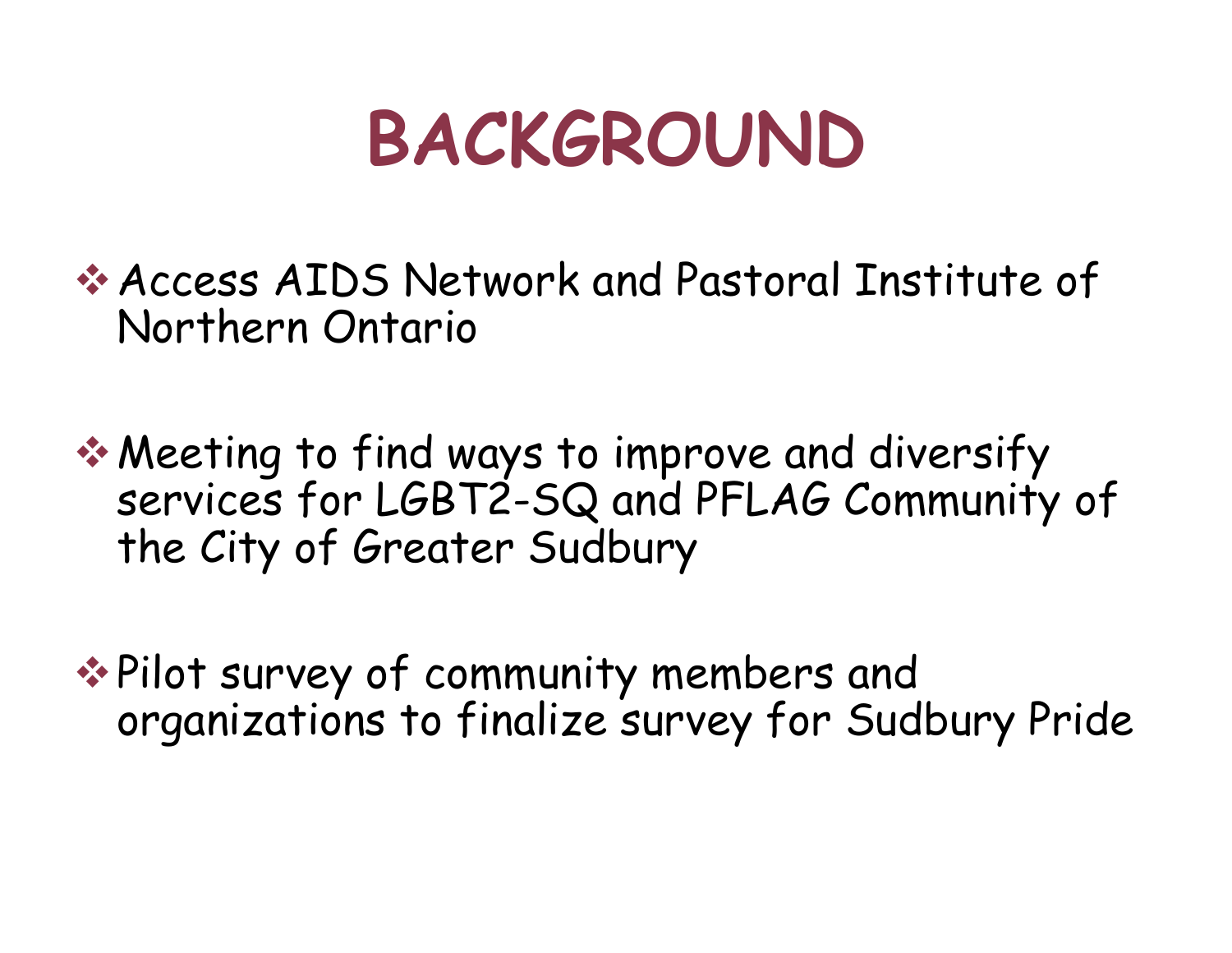## **METHODS**

- Survey questionnaire designed to assess types and focus of supportive services (i.e. telephone information services; resource centre/library; workshops; counselling; support groups; spiritual support)
- Questions designed to assess needs of LGBT2-SQ and PFLAG people and the role that age might play in assessing needs
- **◆ Pretest of questionnaires**
- Distributed to drop-off boxes at 5 locations (local gay bar, local ASO, Social Planning Council of Sudbury, local University) during Sudbury's Gay Pride Week (2003)
- Advertising "blitzes"
- Survey questionnaires numbered for site location, completed and anonymous returned to PI – analyzed by CLEAR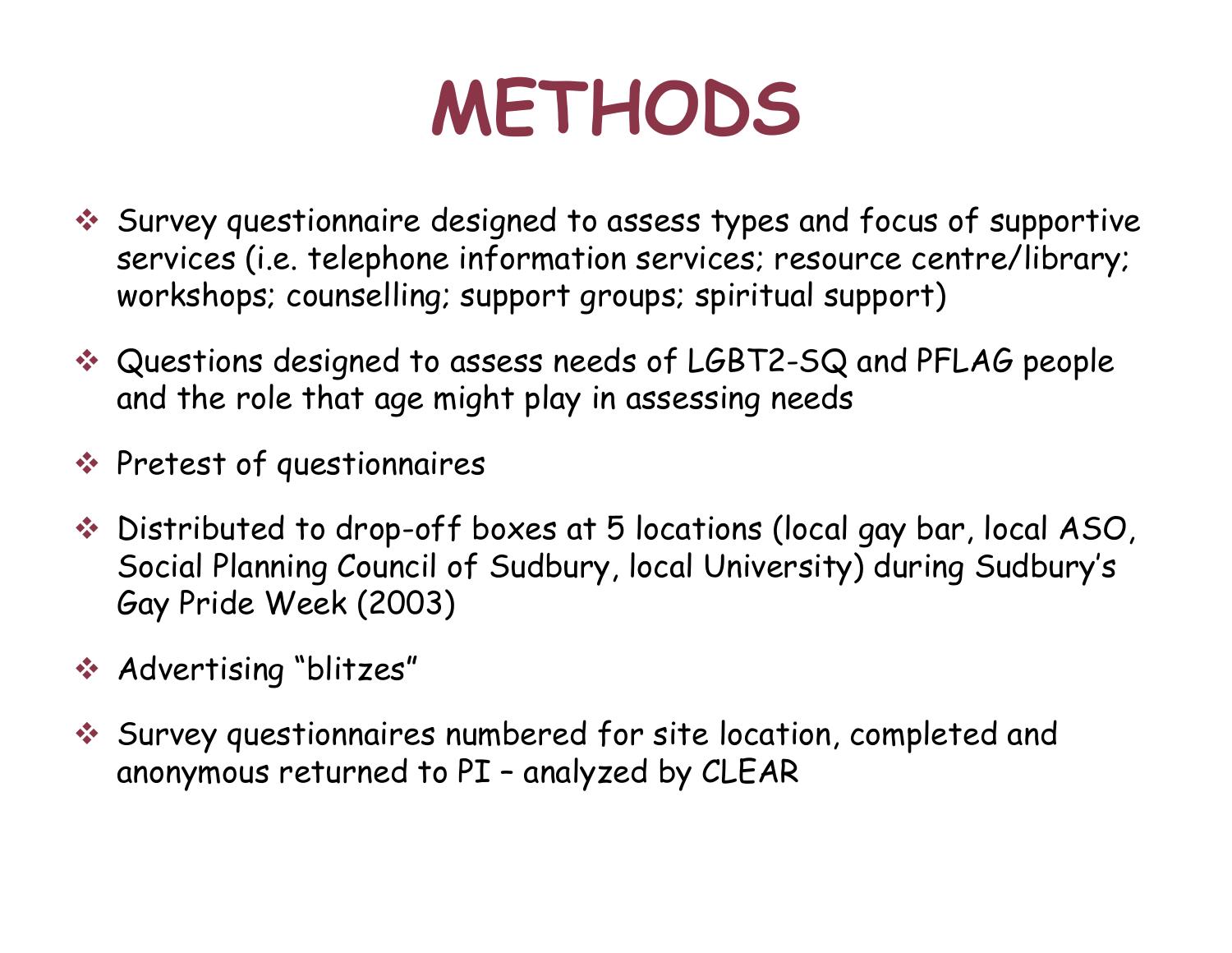## **RESULTS**

### SAMPLE

N = 250 Survey Questionnaires distributed N = 162 (65%) Questionnaires returned 122/200 LGBT2-SQ (61%)  $+ 40/50$  PFLAG  $(80\%)$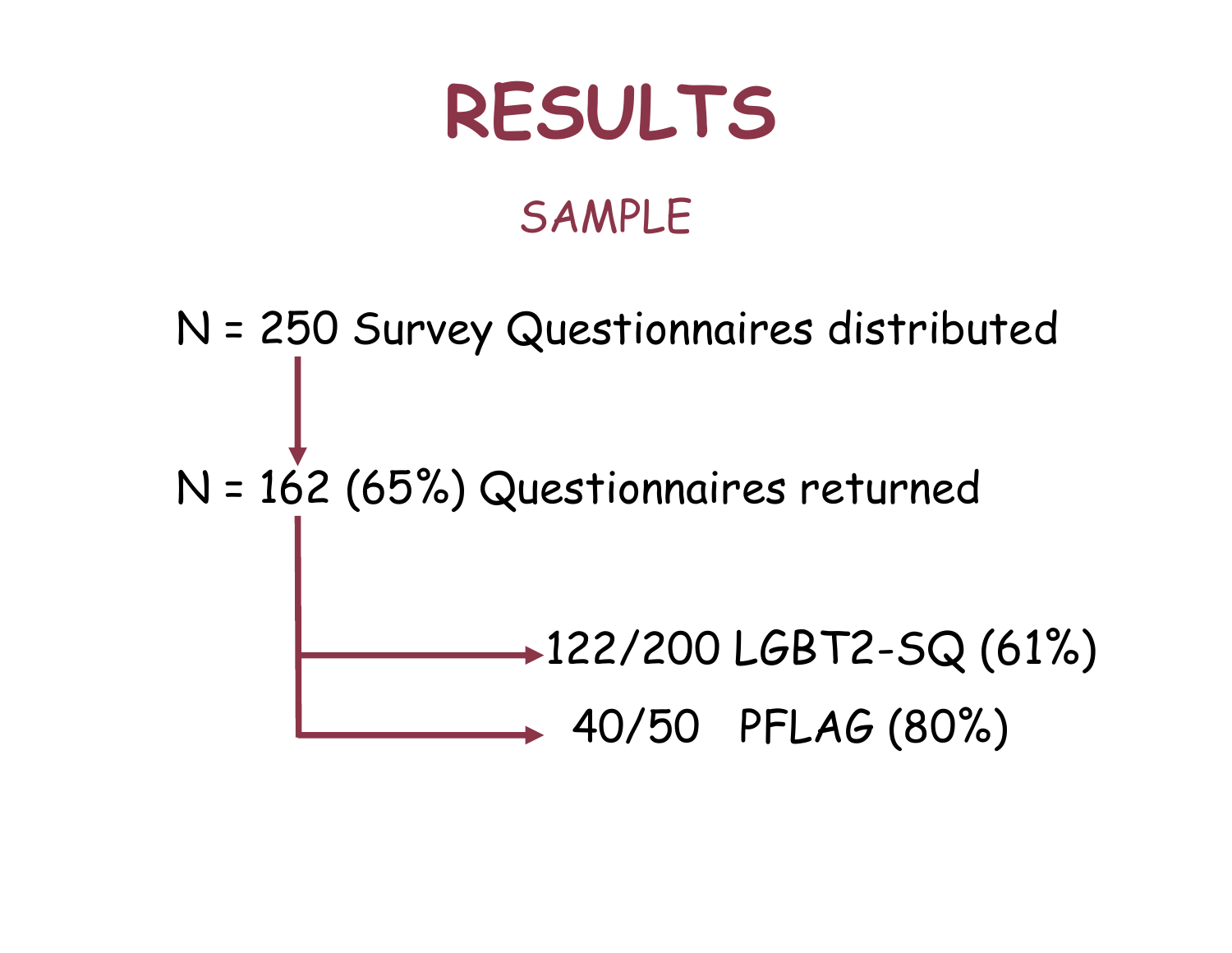**Figure 1: Age Distribution**

#### **LGBT2-SQ (N=117) PFLAG (N=38)**

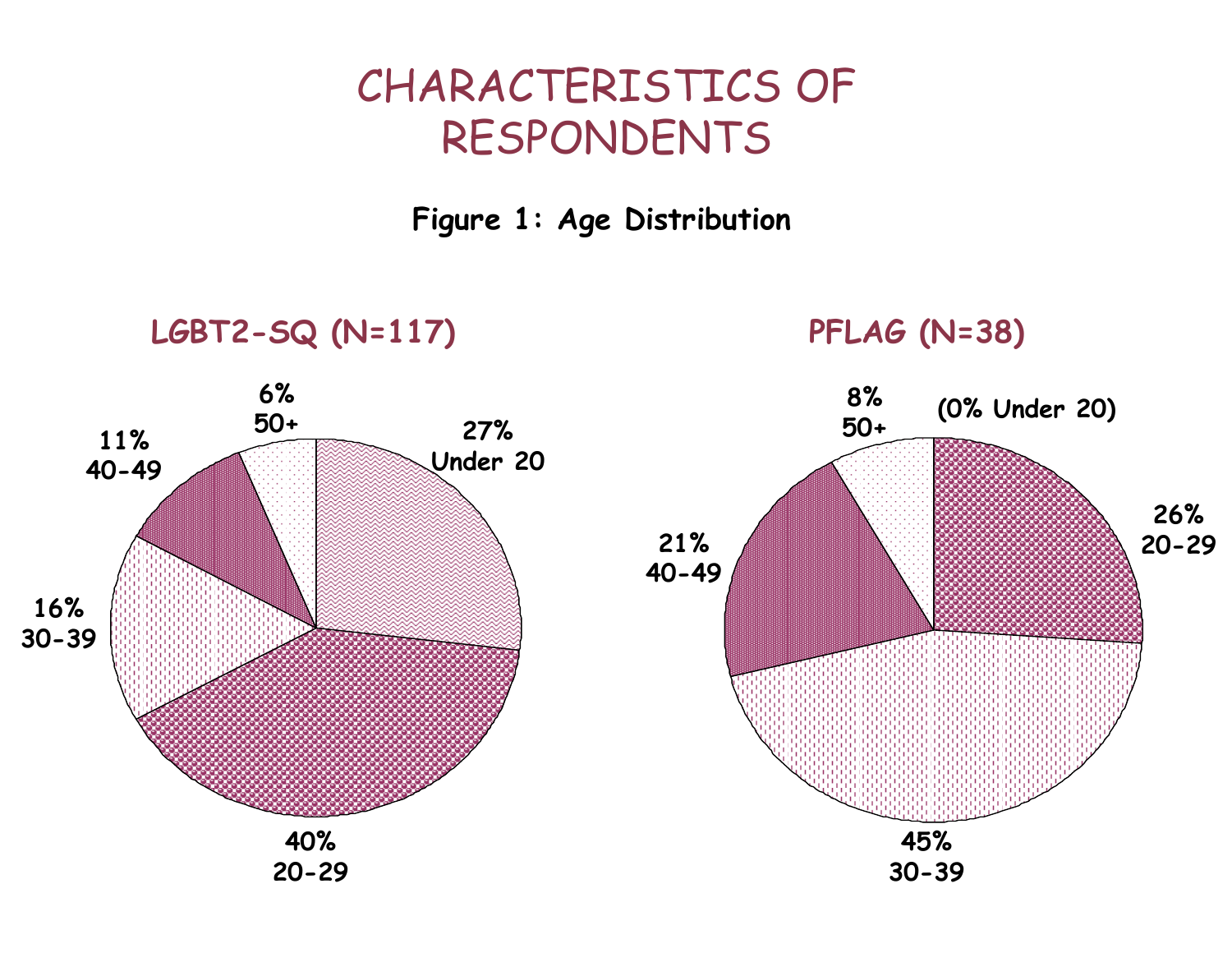**Figure 2: Gender**

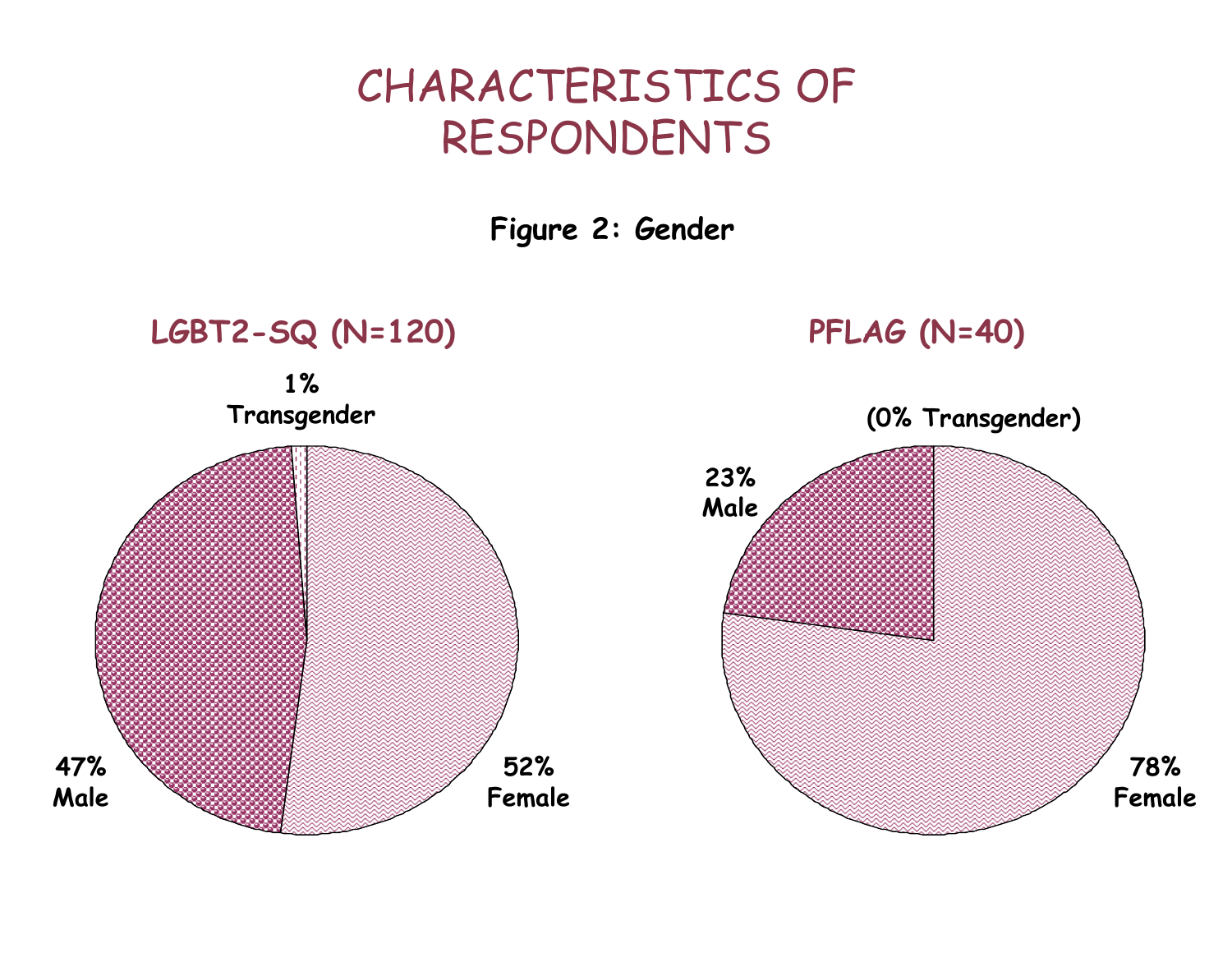#### **LGBT2-SQ (N=121)**

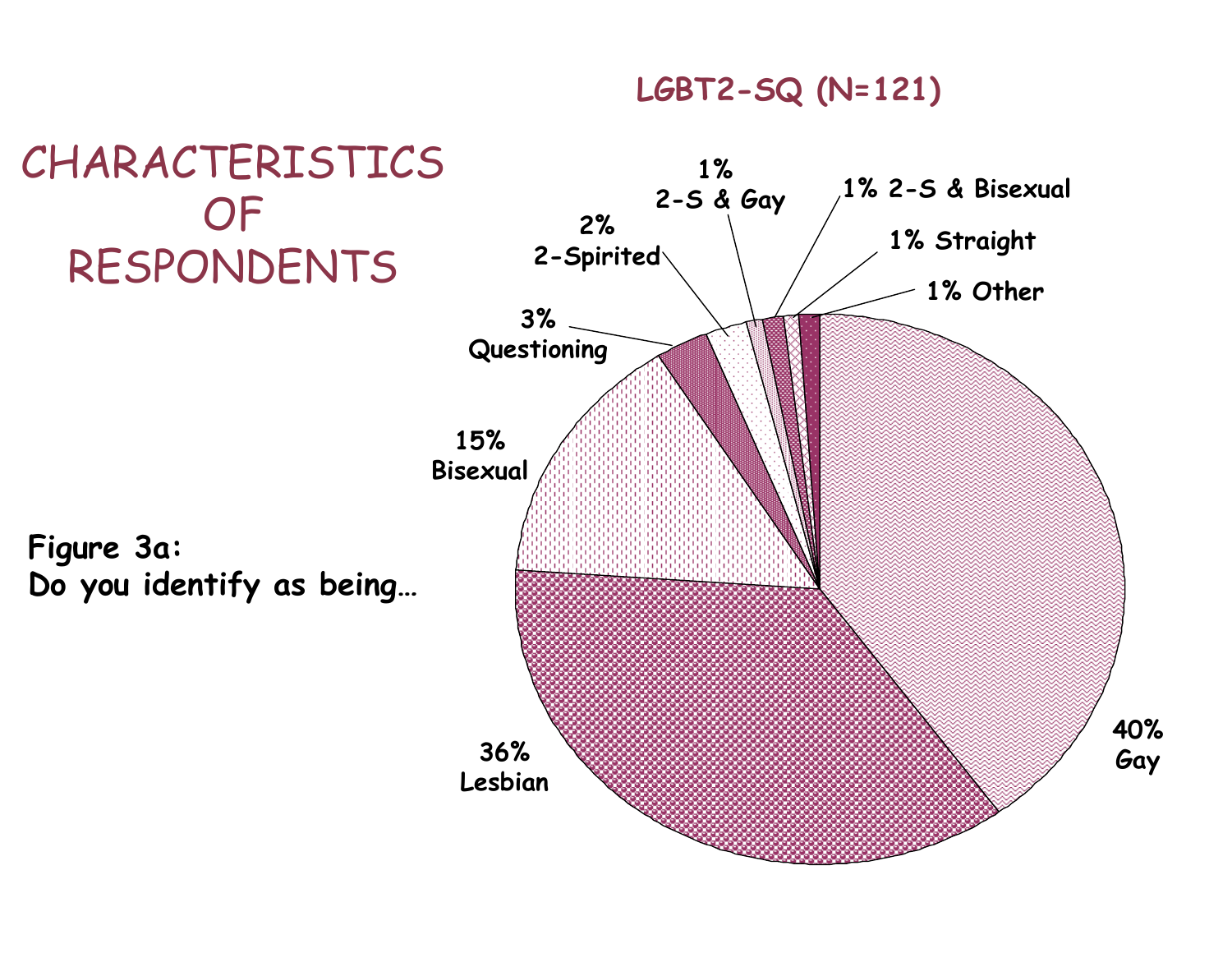**Figure 3b: Do you identify as being…**

#### **PFLAG (N=89)**

| DO YOU IDENTIFY AS BEING                | $\%$ |
|-----------------------------------------|------|
| Parent of a LGBT2-SQ Individual         | 7.5  |
| Brother/sister of a LGBT2-SQ Individual | 7.5  |
| Spouse/partner of a LGBT2-SQ Individual | 5.0  |
| Ex-spouse of a LGBT2-SQ Individual      | 2.5  |
| Family member of a LGBT2-SQ Individual  | 20.0 |
| Friend of a LGBT2-SQ Individual         | 72.5 |
| Co-worker of a LGBT2-SQ Individual      | 50.0 |
| Supportive community member             | 52.5 |
| Other                                   | 5.0  |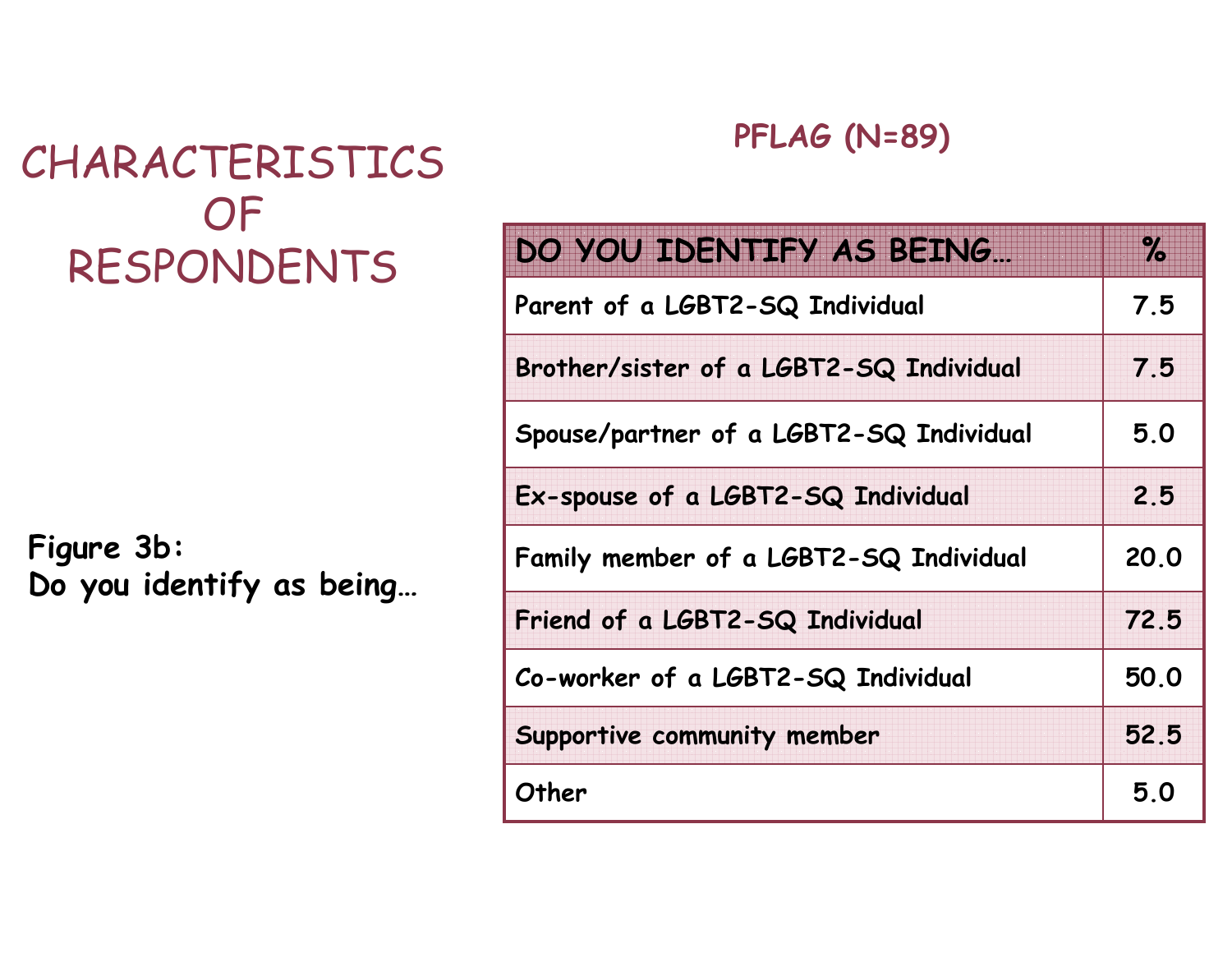**Figure 4: Education**

**LGBT2-SQ (N=121) PFLAG (N=39)**

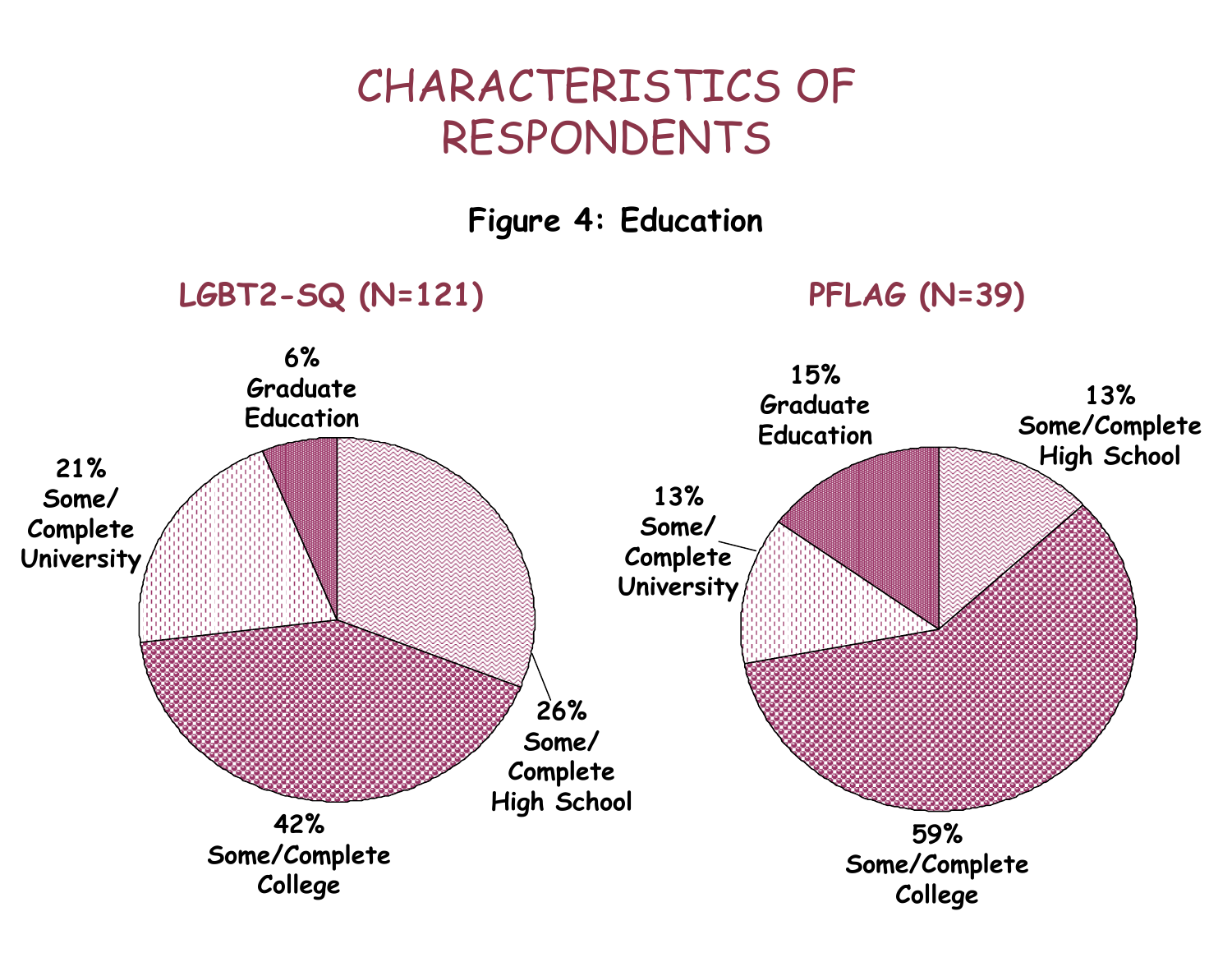**Figure 5: Place of Residence**

**LGBT2-SQ (N=122) PFLAG (N=40)**

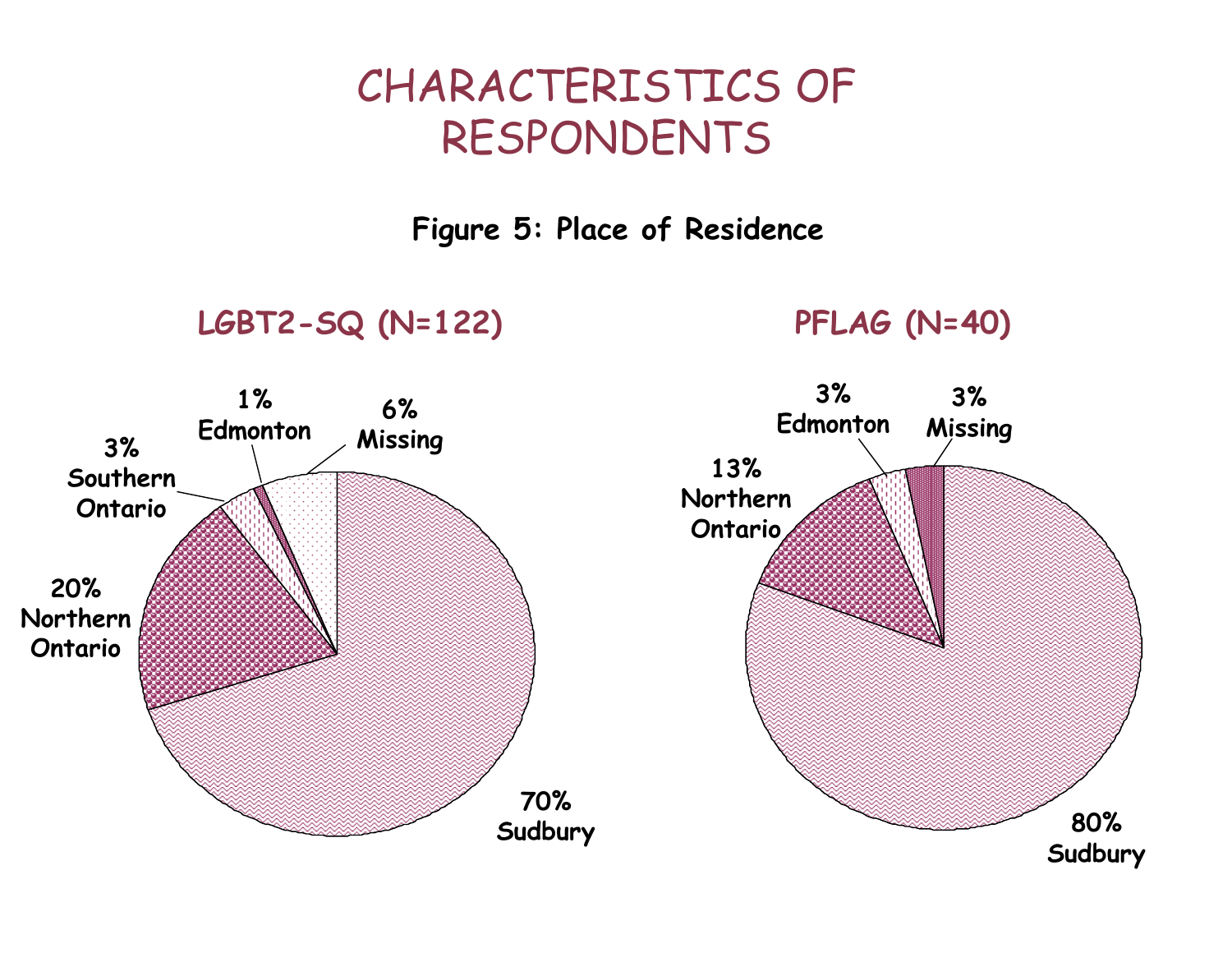#### **Figure 6: Work Status**

#### **LGBT2-SQ (N=119) PFLAG (N=40)**



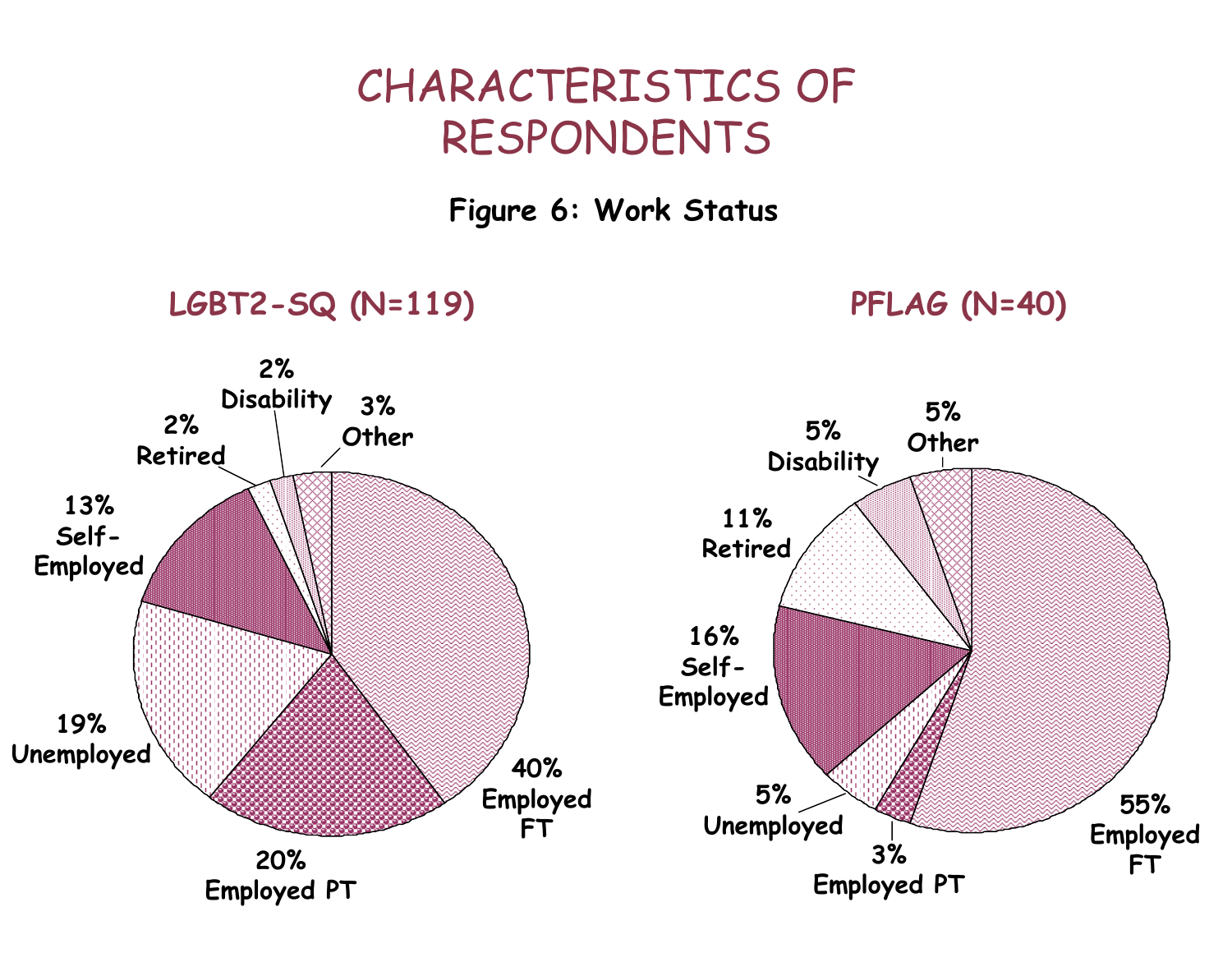**Figure 7: Personal Income from all Sources**

**LGBT2-SQ (N=113) PFLAG (N=38)**

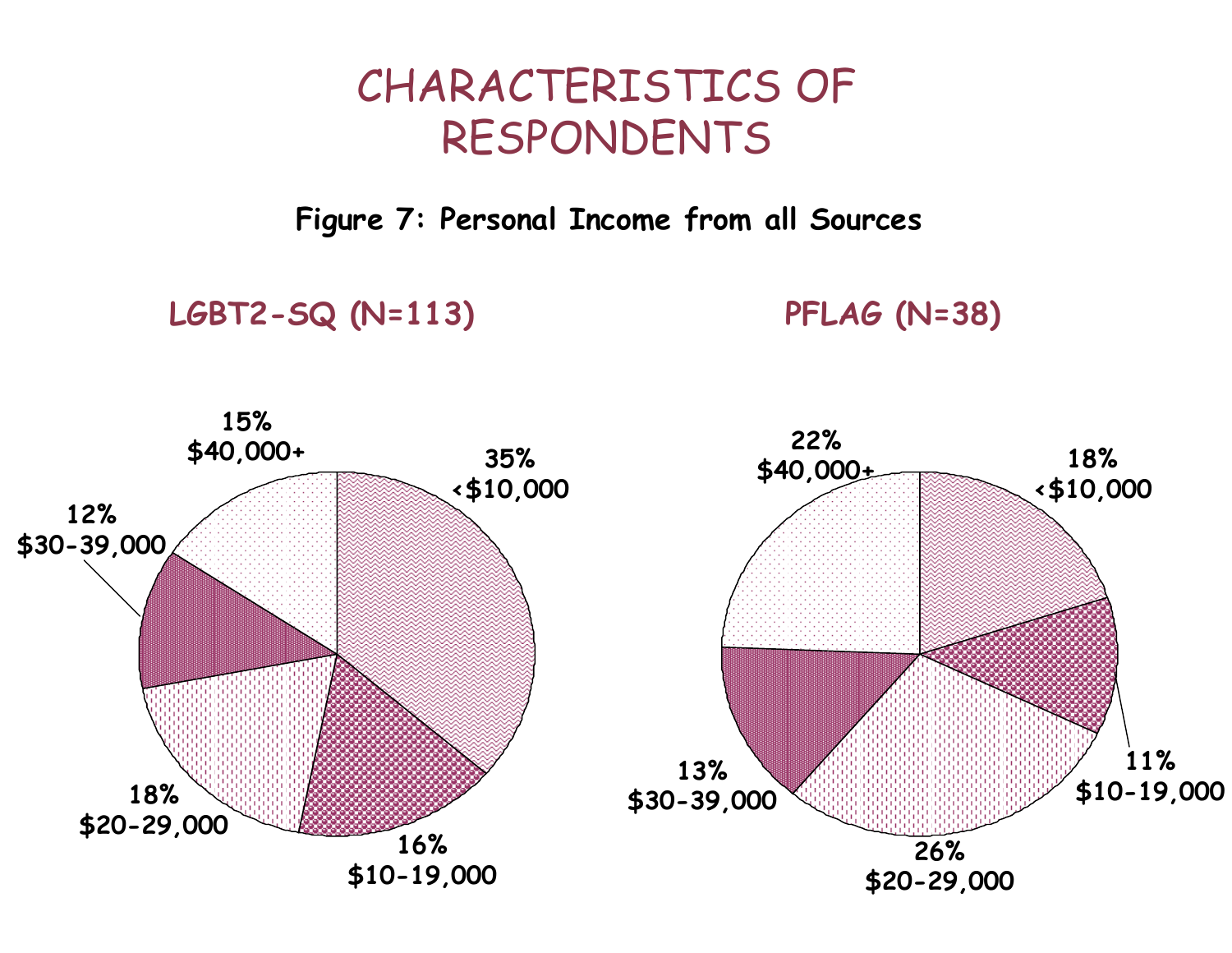#### **Figure 8: Occupation**

#### **LGBT2-SQ (N=122) PFLAG (N=40)**

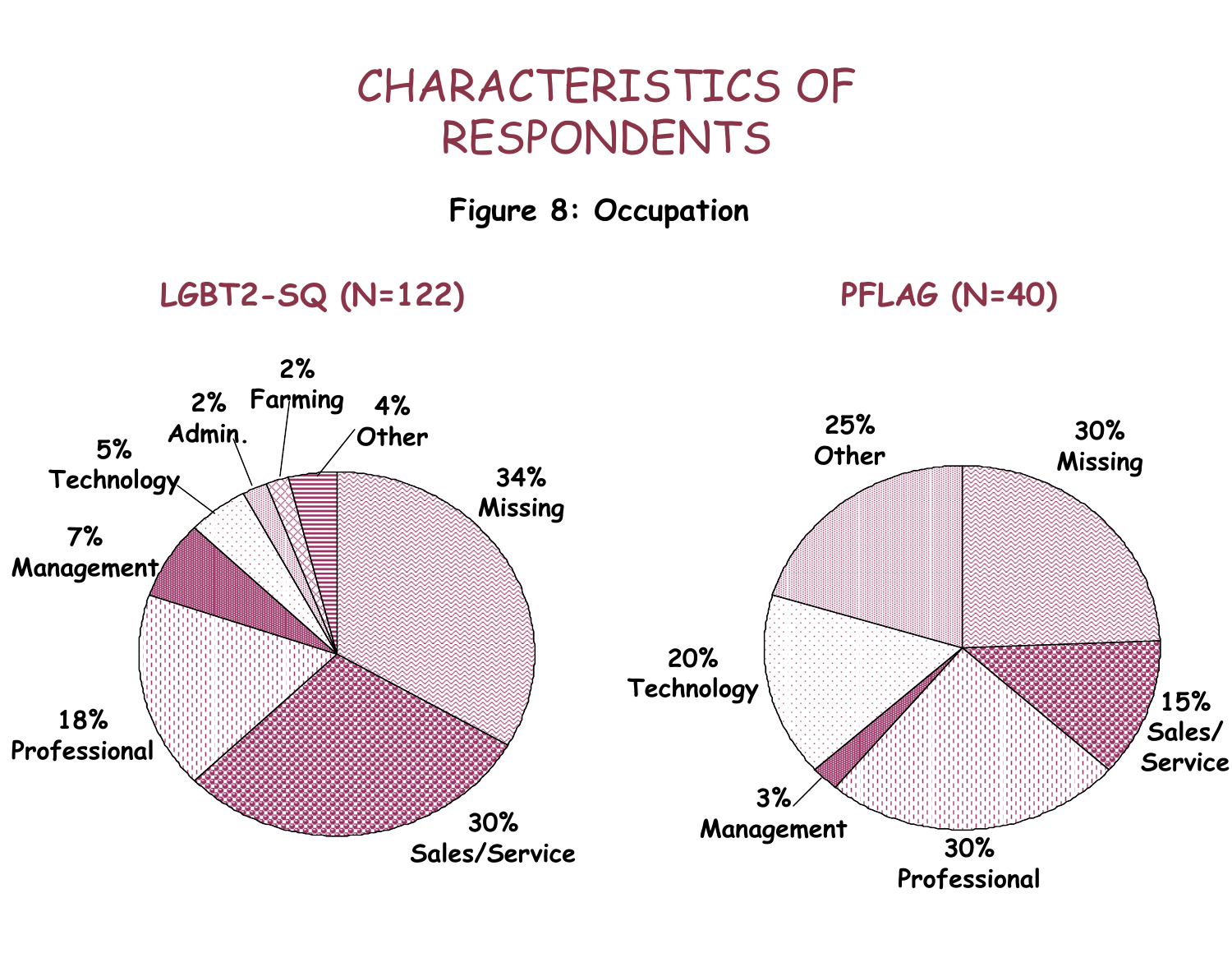**Table 1 Income by Student Status**

|                      | LGBT2-SQ<br><b>Student</b><br>$(N=44)$ | <b>PFLAG</b><br><b>Student</b><br>$(N=7)$ |
|----------------------|----------------------------------------|-------------------------------------------|
| <b>Annual Income</b> | $\frac{0}{0}$                          | $\frac{0}{0}$                             |
| Less than $$10,000$  | 65.9                                   |                                           |
| $$10,000 - $19,000$  | 15.9                                   | 14.3                                      |
| $$20,000 - $29,000$  | 6.8                                    | 14.3                                      |
| $$30,000 - $39,000$  | 2.3                                    | 14.3                                      |
| $$40,000 - $49,000$  | 4.5                                    | 14.3                                      |
| $$50,000 - $59,000$  |                                        |                                           |
| Over \$60,000        | 4.6                                    | 42.9                                      |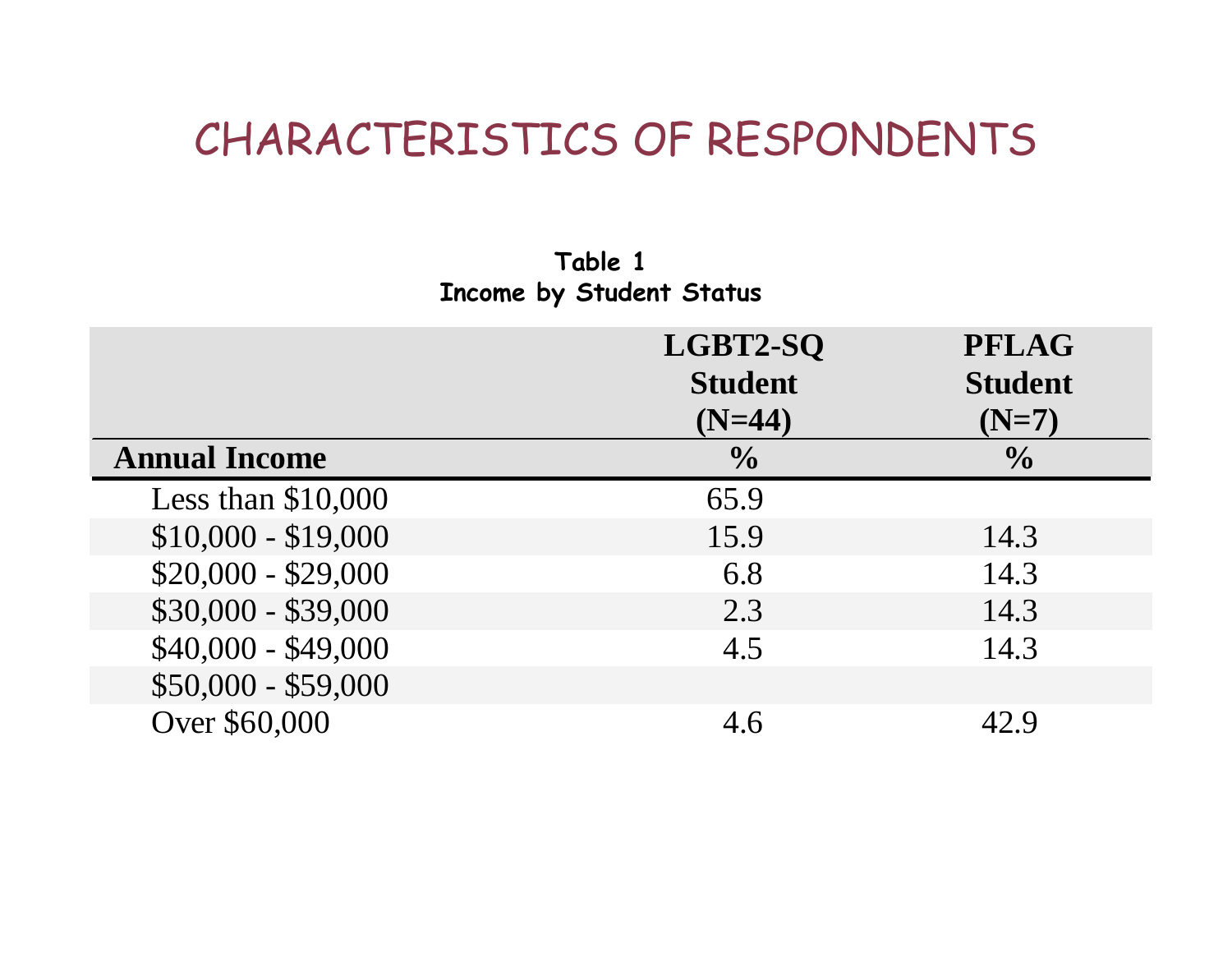#### **Table 2 Relationship Status of Respondents**

|                                              | LGBT2-SQ $(N=119)$ |                  | $PFLAG (N=39)$ |       |                    |           |
|----------------------------------------------|--------------------|------------------|----------------|-------|--------------------|-----------|
| <b>Your Relationship Status</b>              |                    | $\frac{0}{0}$    |                |       | $\frac{6}{10}$     |           |
| Single                                       |                    | 47.1             |                |       | 35.9               |           |
| In a same-sex relationship                   |                    | 33.6             |                |       | 2.6                |           |
| In an opposite-sex relationship              |                    | $\overline{6.7}$ |                |       | 12.8               |           |
| Presently dating/seeing someone              |                    | 4.2              |                |       | 2.6                |           |
| Common-law                                   |                    | 5.9              |                |       | 12.8               |           |
| Married opposite-sex spouse                  |                    | 0.8              |                |       | 33.3               |           |
| Married same-sex spouse                      |                    | 1.7              |                |       |                    |           |
| <b>Length of Present Relationship Status</b> | N                  | Mean #<br>months | <b>SD</b>      | N     | Mean $#$<br>months | <b>SD</b> |
| Single                                       | 4/56               | 7.75             | 7.85           |       |                    |           |
| Same-sex                                     | 37/40              | 34.95            | 51.57          | 1/1   | 0.80               | 0.00      |
| Opposite-sex                                 | 8/8                | 6.16             | 5.97           | 5/5   | 100.00             | 61.10     |
| Dating                                       | 5/5                | 6.65             | 7.94           | 1/1   | 3.00               | 0.00      |
| Common-law                                   | 7/7                | 32.86            | 19.46          | 5/5   | 54.20              | 38.40     |
| Married (opposite-sex)                       | 1/1                | 202.38           | 124.41         | 13/13 | 202.40             | 124.40    |
| Married (same-sex)                           | 2/2                | 258.00           | 229.10         |       |                    |           |
|                                              | 64/119             |                  |                | 25/39 |                    |           |
| <b>Length of Longest Relationship</b>        |                    |                  |                |       |                    |           |
| Single                                       | 37/56              | 25.90            | 28.50          | 3/14  | 216.00             | 158.80    |
| Same-sex                                     | 37/40              | 63.00            | 63.90          | 1/1   | 84.00              | 0.00      |
| Opposite-sex                                 | 7/8                | 11.60            | 23.00          | 0/5   |                    |           |
| Dating                                       | 4/5                | 5.80             | 8.30           | 0/1   |                    |           |
| Common-law                                   | 6/7                | 40.20            | 12.20          | 2/5   | 253.50             | 222.70    |
| Married (opposite-sex)                       | 1/1                | 18.00            |                | 2/13  | 270.00             | 296.98    |
| Married (same-sex)                           | 1/2<br>93/119      | 96.00            |                | 8/39  |                    |           |
|                                              |                    |                  |                |       |                    |           |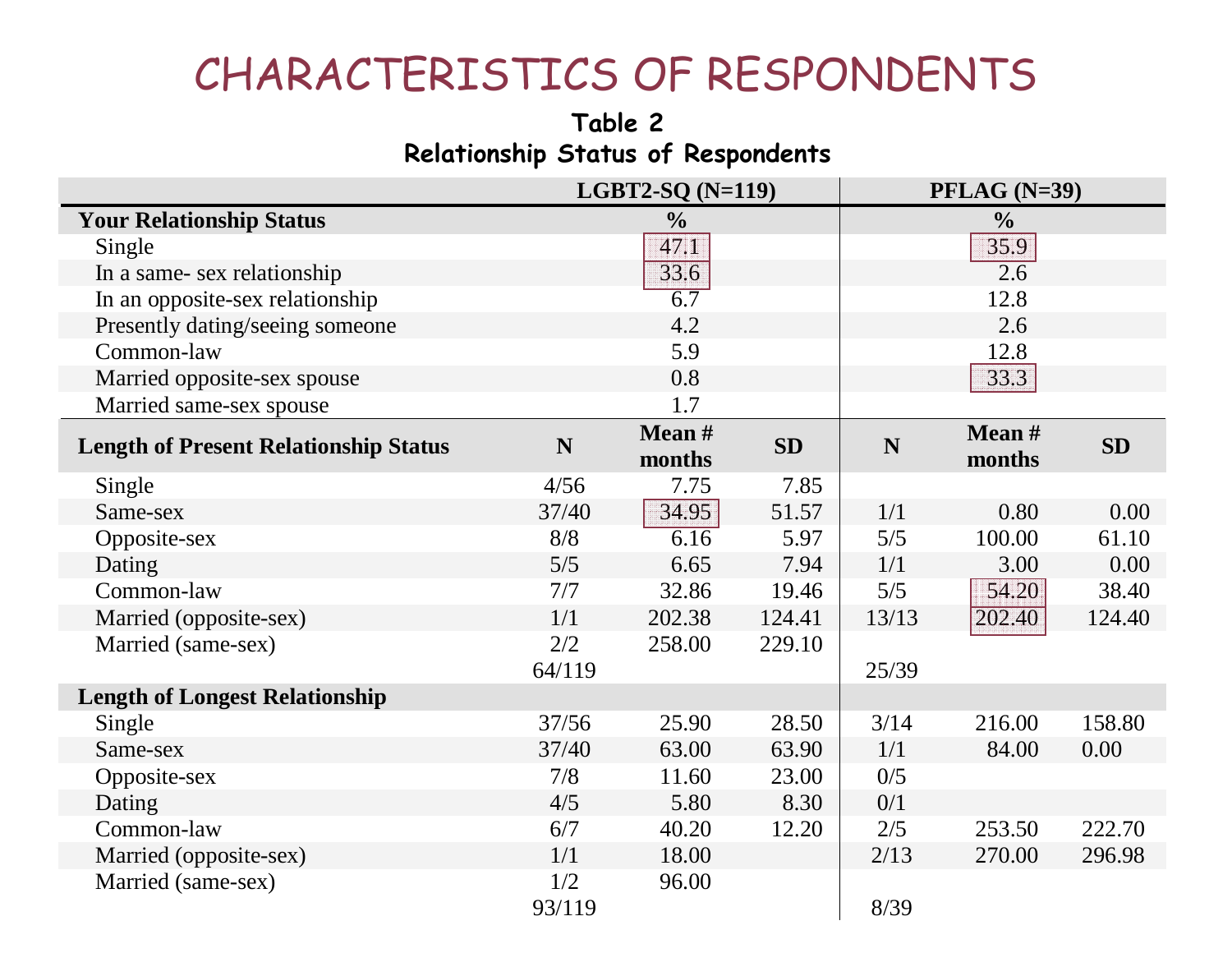**Table 3 Family Status**

|                                                      | LGBT2-SQ      | <b>PFLAG</b>  |
|------------------------------------------------------|---------------|---------------|
|                                                      | $\frac{0}{0}$ | $\frac{0}{0}$ |
| Do you have children?                                | $N=115$       | $N=39$        |
| <b>Yes</b>                                           | 12.2          | 71.8          |
| N <sub>o</sub>                                       | 87.8          | 28.2          |
| If yes, how many children do you have?               | $N=14$        | $N=28$        |
|                                                      | 35.7          | 21.4          |
| $\overline{2}$                                       | 28.6          | 53.6          |
| 3                                                    | 28.6          | 17.9          |
| $\overline{4}$                                       |               | 7.1           |
| 6                                                    | 7.1           |               |
| Are your children living with you?                   | $N=14$        | $N=29$        |
| Yes                                                  | 50.0          | 72.4          |
| N <sub>o</sub>                                       | 28.6          | 10.3          |
| Some are                                             | 7.1           | 13.8          |
| <b>Shared Custody</b>                                | 14.3          | 3.4           |
| Age of children in years (14 respondents out of 115) | $N=31$        | $N=59$        |
| $>1-5$                                               | 19.4          | 25.4          |
| $6-11$                                               | 33.3          | 23.7          |
| $12 - 17$                                            | 25.8          | 18.6          |
| 18-23                                                | 16.1          | 13.6          |
| $<$ 23                                               | 5.5           | 18.6          |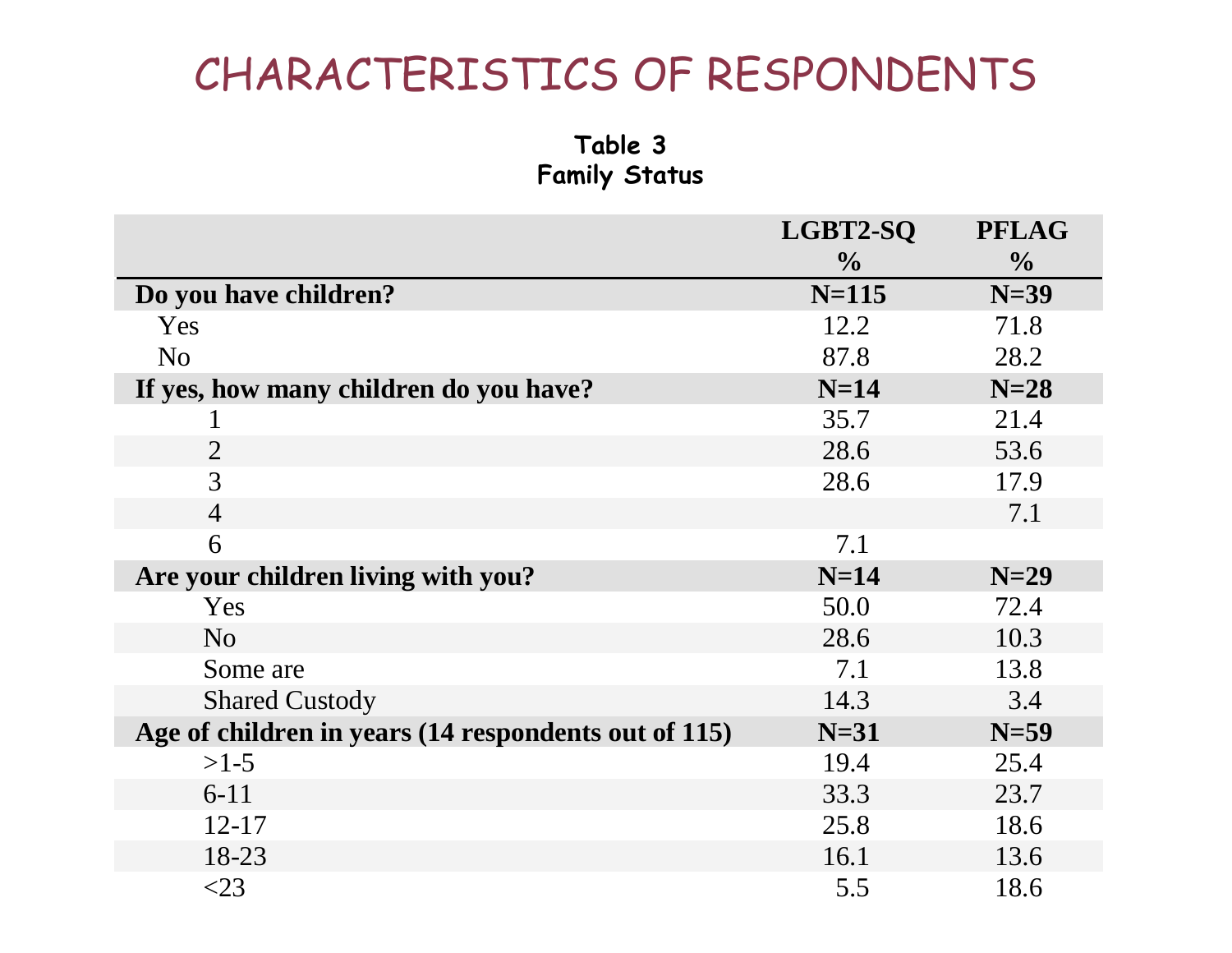**Table 4Witness to Gay Bashing**

|                                                                          | LGBT2         | <b>PFLAG</b>  |
|--------------------------------------------------------------------------|---------------|---------------|
|                                                                          | $\frac{0}{0}$ | $\frac{0}{0}$ |
| <b>WITNESS TO GAY BASHING</b>                                            | $N=122$       | $N=40$        |
| <b>Yes</b>                                                               | 76.2          | 60.0          |
| N <sub>o</sub>                                                           | 18.1          | 27.5          |
| <b>Not Stated</b>                                                        | 5.7           | 12.5          |
| 1) Verbal Gay Bashing                                                    | $N=122$       | $N=40$        |
| Yes                                                                      | 94.6          | 95.8          |
| N <sub>o</sub>                                                           | 2.2           |               |
| Not stated                                                               | 3.2           | 4.2           |
| <b>Location</b>                                                          | $N=88$        | $N=23$        |
| All over (downtown, malls, on street, many places)                       | 19.3          | 39.1          |
| <b>Bars</b>                                                              | 13.6          | 4.3           |
| School (at school, high school, college)                                 | 27.3          | 8.7           |
| City (specific): Kapuskasing, Rouyn, Sudbury, Sturgeon<br>Falls, Toronto | 13.6          | 13.0          |
| Other (transit, group situation)                                         | 2.3           | 8.7           |
| Not stated                                                               | 23.9          | 26.1          |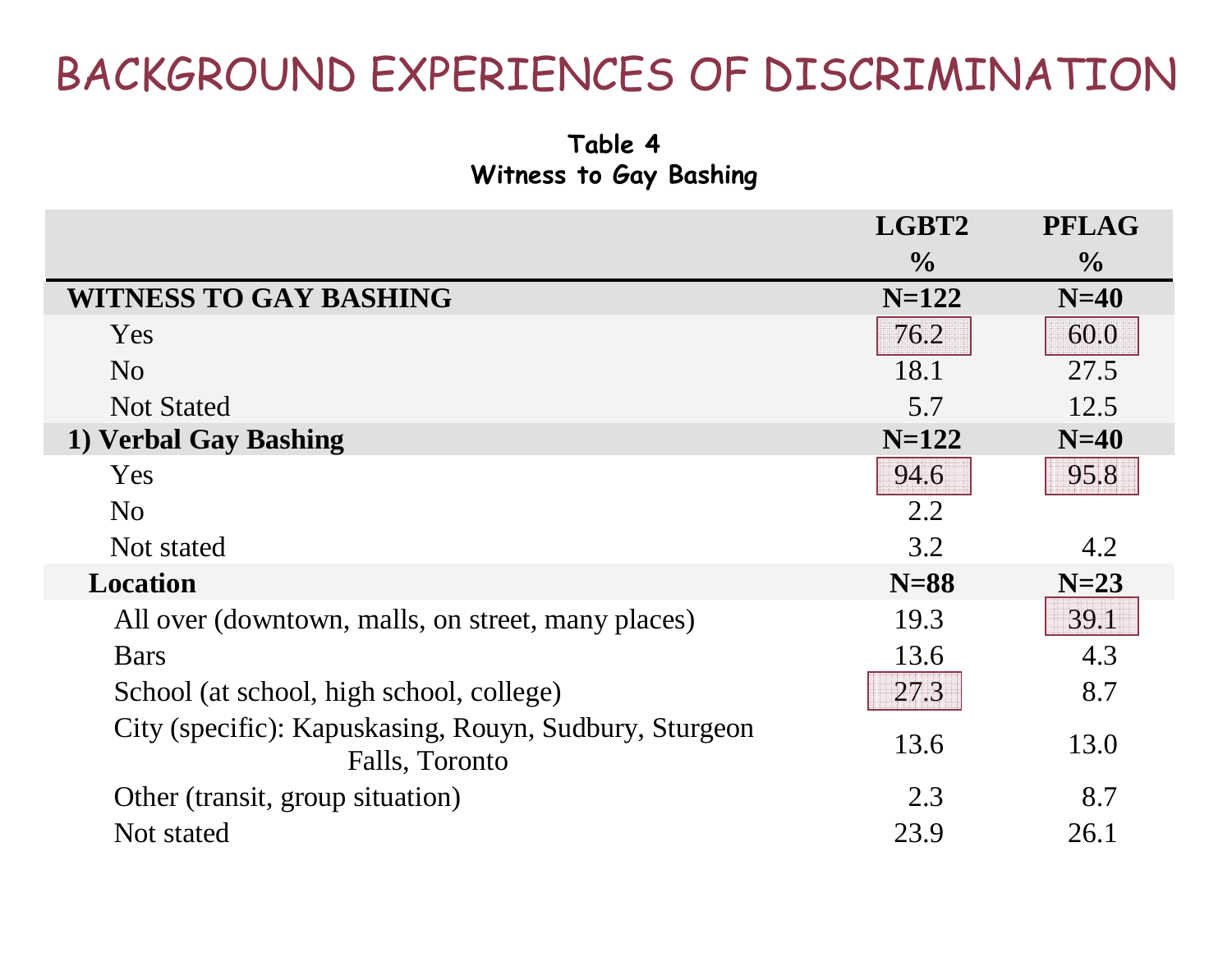#### **Table 4 (Cont'd) Witness to Gay Bashing**

|                                                          | LGBT2         | <b>PFLAG</b>  |
|----------------------------------------------------------|---------------|---------------|
|                                                          | $\frac{0}{0}$ | $\frac{0}{0}$ |
| 2) Emotional Gay Bashing                                 | $N=93$        | $N=24$        |
| Yes                                                      | 60.2          | 50.0          |
| N <sub>o</sub>                                           | 30.1          | 33.3          |
| Not stated                                               | 9.7           | 16.7          |
| Location                                                 | $N=56$        | $N=12$        |
| All over (everywhere, streets, mall, transit)            | 12.5          |               |
| <b>Bars</b>                                              | 3.6           |               |
| School (high school, college)                            | 16.1          | 16.7          |
| Home (at home)                                           | 5.4           |               |
| Work (at workplace)                                      | 3.6           | 8.3           |
| City (specific): Toronto, Sudbury, Kapuskasing           | 8.9           | 8.3           |
| Not stated                                               | 50.0          | 66.7          |
| 3) Physical Gay Bashing                                  | $N=93$        | $N=24$        |
| Yes                                                      | 40.9          | 12.5          |
| N <sub>o</sub>                                           | 48.5          | 75.0          |
| Not stated                                               | 9.7           | 12.5          |
| Location                                                 | $N=38$        | $N=3$         |
| All over (downtown, malls on the streets, many places)   | 15.8          | 33.3          |
| <b>Bars</b>                                              | 7.9           |               |
| School (at school, college)                              | 21.1          |               |
| Home (at friend's home, at someone's house)              | 2.6           |               |
| City (specific): Sudbury, Kapuskasing, Montreal, Toronto | 13.2          | 33.3          |
| Not stated                                               | 39.5          | 33.3          |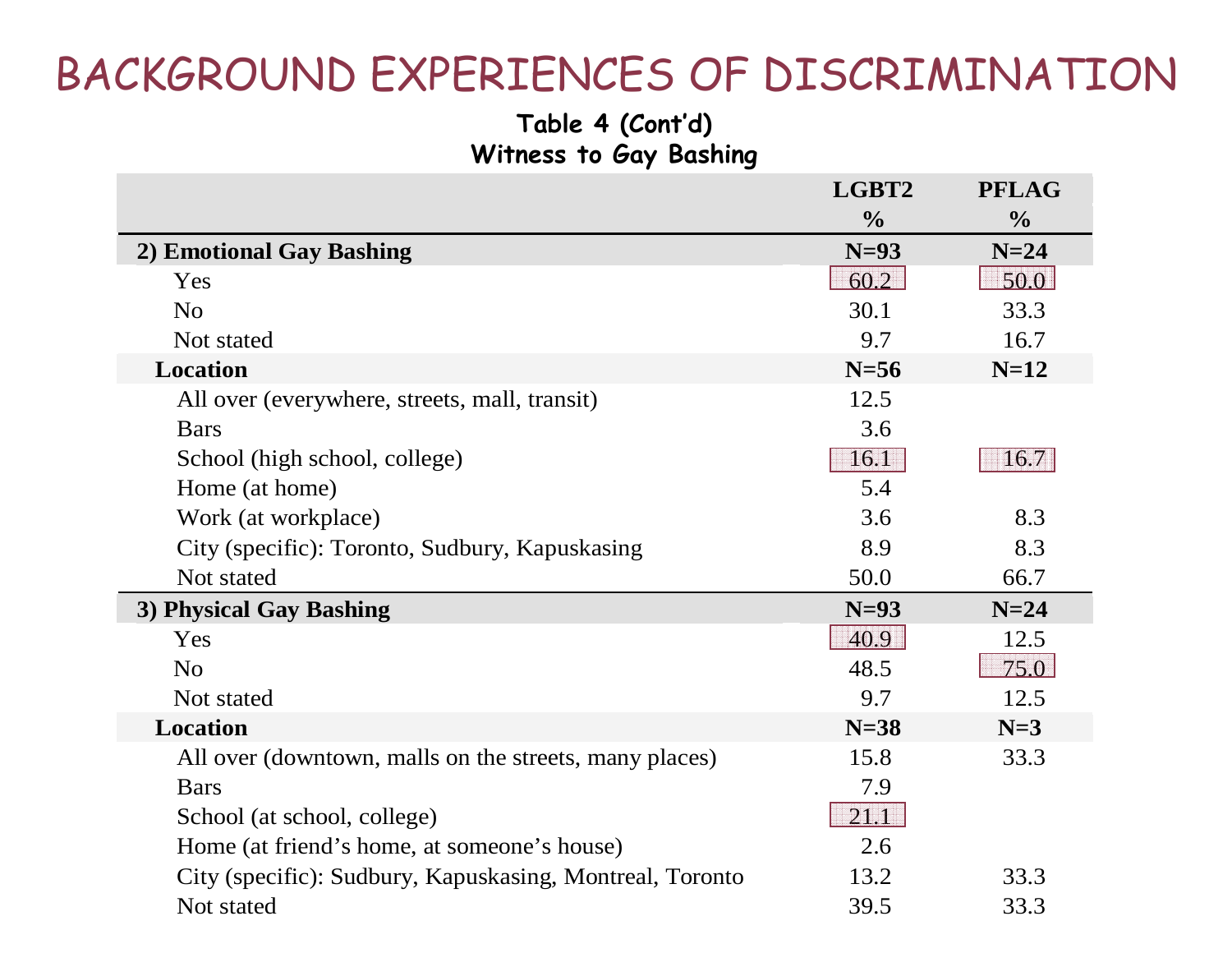#### **Table 4 (Cont'd) Witness to Gay Bashing**

|                                                           | LGBT2         | <b>PFLAG</b>  |
|-----------------------------------------------------------|---------------|---------------|
|                                                           | $\frac{0}{0}$ | $\frac{0}{0}$ |
| <b>REPORTED GAY BASHING AS A WITNESS</b>                  | $N=93$        | $N=24$        |
| Yes                                                       | 36.6          | 25.0          |
| N <sub>o</sub>                                            | 57.0          | 62.5          |
| <b>Not Stated</b>                                         | 6.5           | 12.5          |
| <b>To Whom</b>                                            | $N=34$        | $N=6$         |
| Police (cops, 911, OPP)                                   | 41.2          | 50.0          |
| Official (administrator, principal, school administrator) | 32.4          | 50.0          |
| Family (mother)                                           | 2.9           |               |
| ASO (ACCESS)                                              | 2.9           |               |
| Not stated                                                | 20.6          |               |
| If not, why not?                                          | $N=53$        | $N=15$        |
| Fear/shame                                                | 11.3          | 20.0          |
| Acted                                                     | 3.8           | 40.0          |
| Not needed/not serious                                    | 20.8          |               |
| Powerless                                                 | 28.3          | 13.3          |
| Not stated                                                | 35.8          | 26.7          |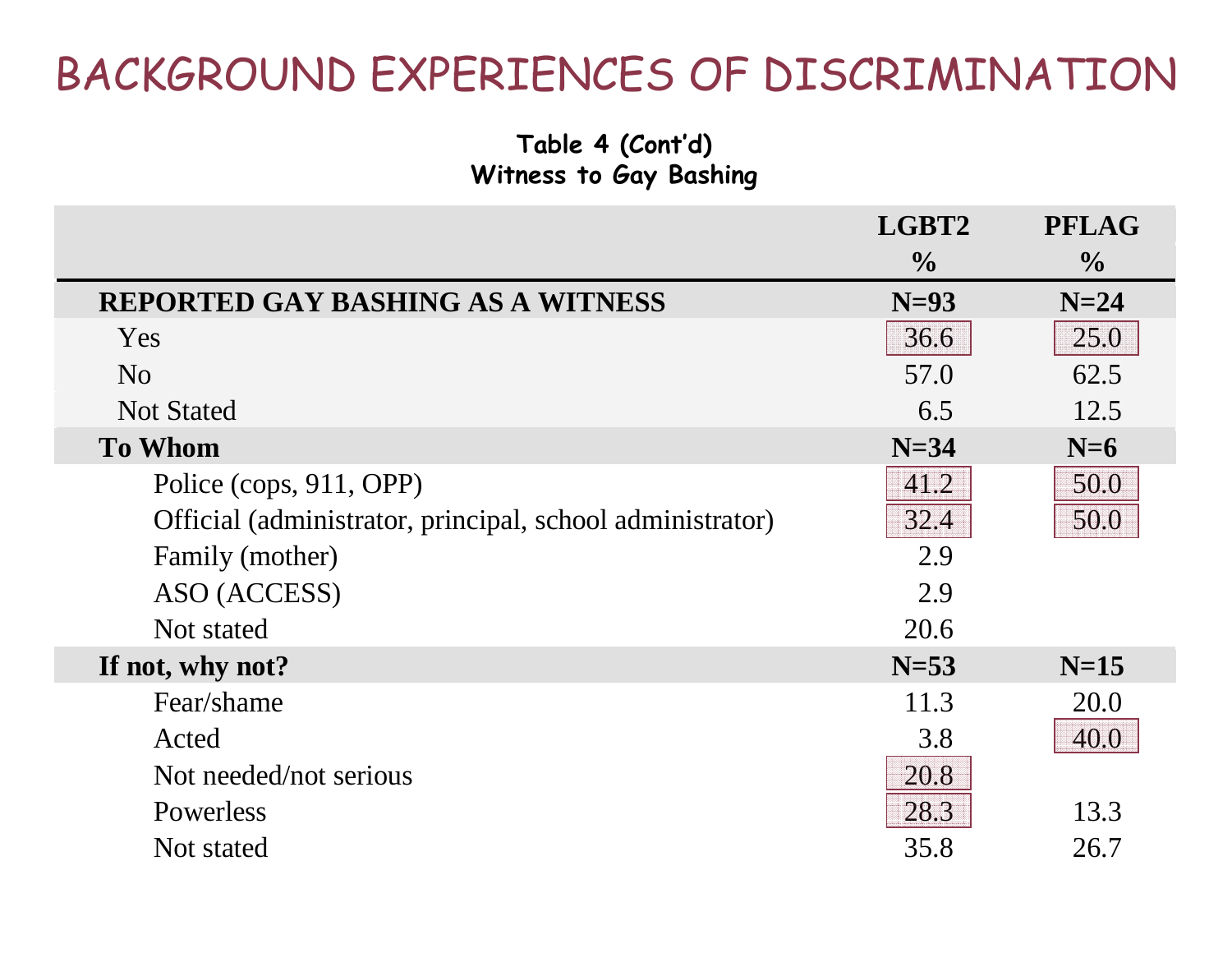**Table 5 Witness to Gay Bashing By Age Group**

|                               | <b>Under 20</b> | $20 - 29$     | $30 \& Up$    |
|-------------------------------|-----------------|---------------|---------------|
|                               | $\frac{0}{0}$   | $\frac{1}{2}$ | $\frac{1}{2}$ |
| <b>WITNESS TO GAY BASHING</b> | $N=29$          | $N=45$        | $N=38$        |
| Yes                           | 86.2            | 77.8          | 79.0          |
| N <sub>o</sub>                | 13.8            | 22.2          | 21.0          |
| 1) Verbal Gay Bashing         | $N=25$          | $N=32$        | $N=30$        |
| Yes                           | 96.0            | 93.9          | 100.0         |
| N <sub>o</sub>                | 4.0             | 3.1           | 0.0           |
| <b>Location</b>               | $N=24$          | $N=31$        | $N=30$        |
| All over                      | 20.8            | 29.0          | 13.3          |
| <b>Bars</b>                   | 4.2             | 12.9          | 23.3          |
| School/College                | 62.5            | 25.8          | 3.3           |
| <b>Work</b>                   | 4.2             | 0.0           | 3.3           |
| City (specific)               | 4.2             | 16.1          | 16.7          |
| Missing                       | 4.2             | 16.1          | 40.0          |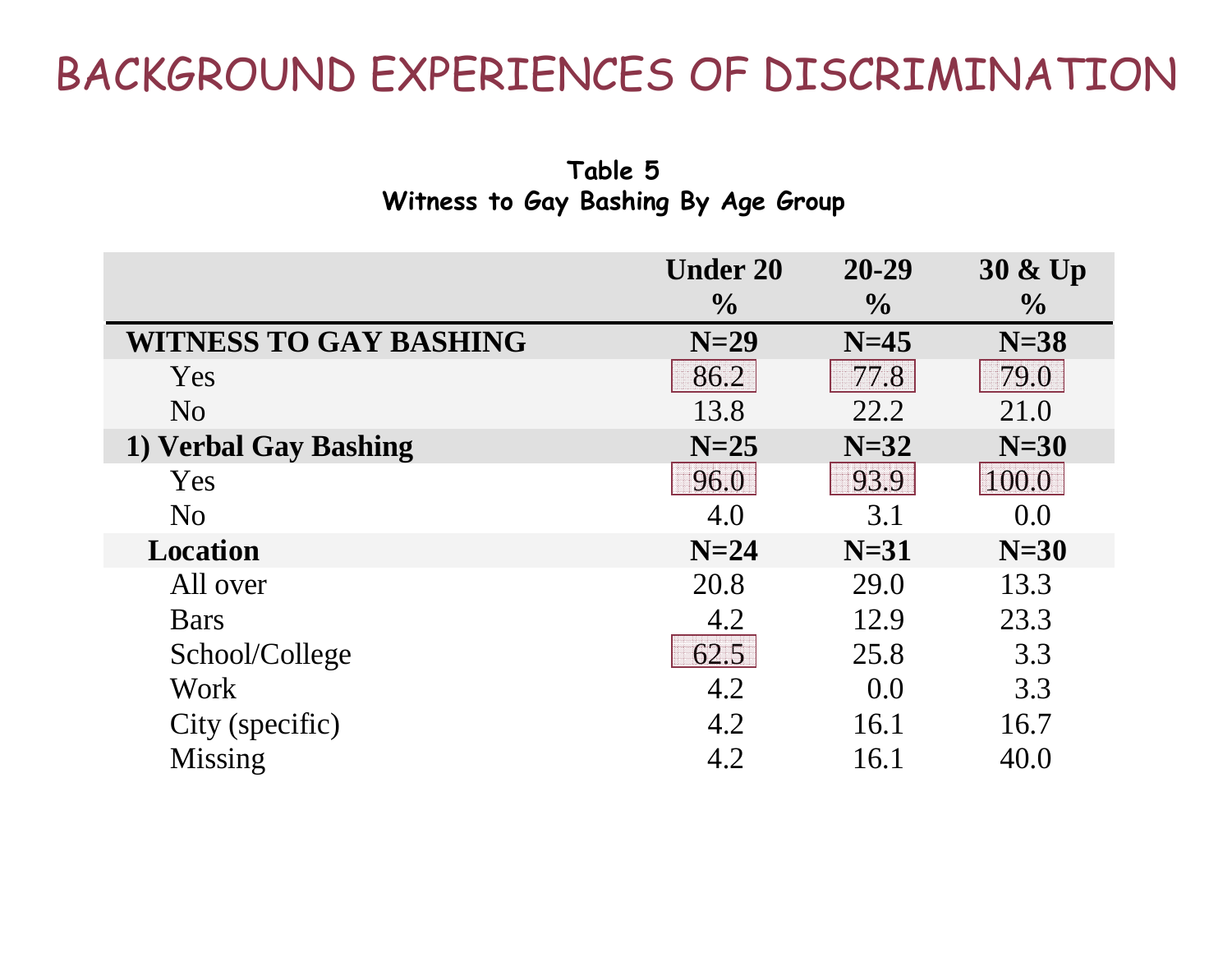**Table 5 (Cont'd)**

| $1$ upic v (vviii u $\overline{1}$<br>Witness to Gay Bashing By Age Group |                 |               |               |
|---------------------------------------------------------------------------|-----------------|---------------|---------------|
|                                                                           | <b>Under 20</b> | 20-29         | 30 & Up       |
|                                                                           | $\frac{0}{0}$   | $\frac{1}{2}$ | $\frac{0}{0}$ |
| 2) Emotional Gay Bashing                                                  | $N=24$          | $N=30$        | $N=27$        |
| Yes                                                                       | 66.7            | 63.3          | 70.4          |
| N <sub>o</sub>                                                            | 35.3            | 36.7          | 29.6          |
| <b>Location</b>                                                           | $N=16$          | $N=19$        | $N=19$        |
| All over                                                                  | 18.8            | 10.5          | 10.5          |
| School                                                                    | 31.3            | 10.5          | 5.3           |
| Home                                                                      | 6.3             | 10.5          | 0.0           |
| Work                                                                      | 0.0             | 5.3           | 5.3           |
| City                                                                      | 6.3             | 10.5          | 10.5          |
| <b>Bars</b>                                                               | 0.0             | 10.5          | 0.0           |
| Missing                                                                   | 37.5            | 42.1          | 68.4          |
| 3) Physical Gay Bashing                                                   | $N=24$          | $N=30$        | $N=27$        |
| Yes                                                                       | 25.0            | 56.7          | 48.2          |
| N <sub>o</sub>                                                            | 75.0            | 43.3          | 51.9          |
| <b>Location</b>                                                           | $N=6$           | $N=17$        | $N=13$        |
| All over                                                                  | <u>16.7</u>     | 17.6          | 23.1          |
| School                                                                    | 50.0            | 29.4          | 0.0           |
| City                                                                      | 16.7            | 5.9           | 15.4          |
| Bar                                                                       | 0.0             | 11.8          | 7.7           |
| <b>Missing</b>                                                            | 16.7            | 35.3          | 53.8          |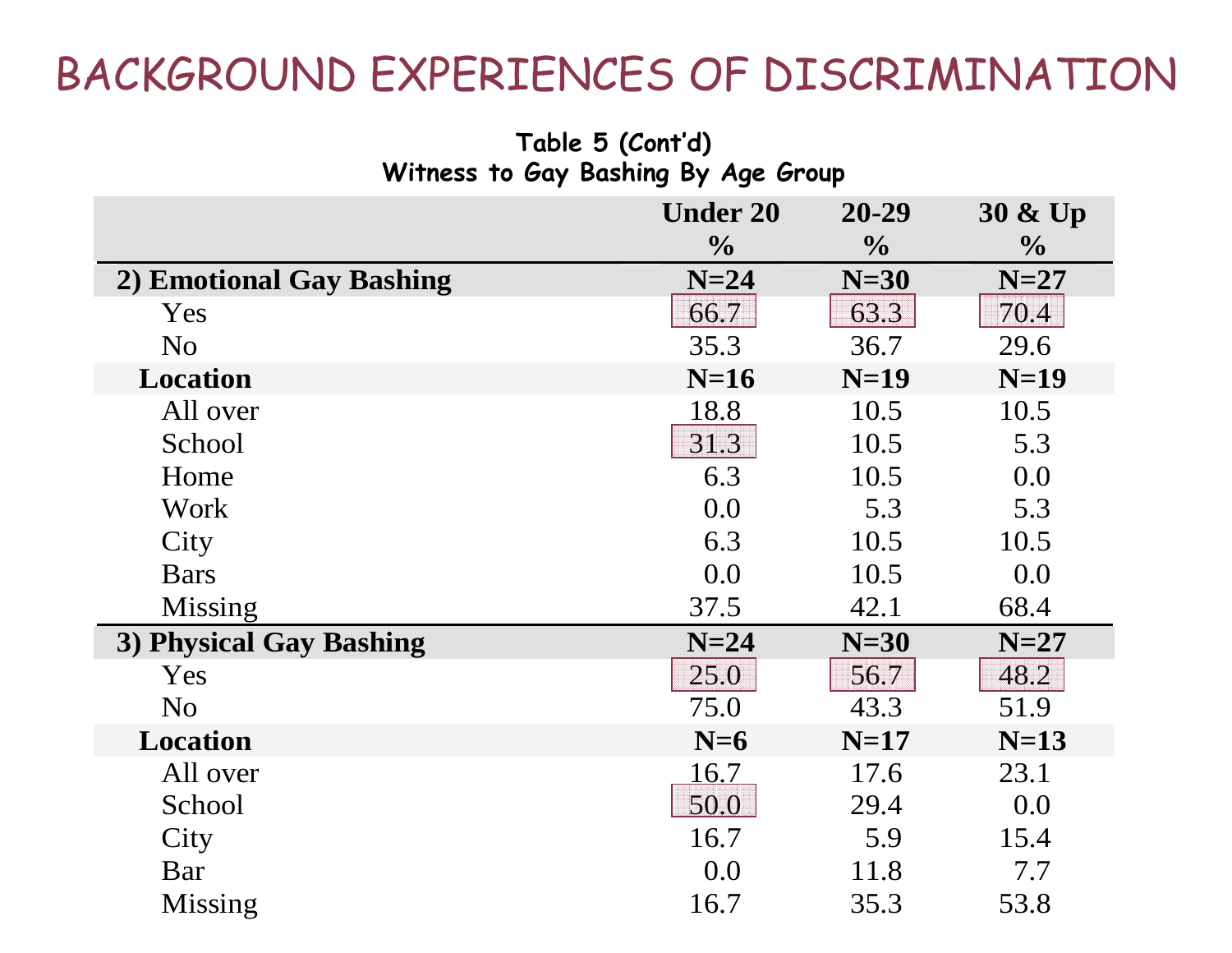**Table 6 Victim of Gay Bashing**

|                                                 | LGBT2         | <b>PFLAG</b>  |
|-------------------------------------------------|---------------|---------------|
|                                                 | $\frac{0}{0}$ | $\frac{0}{0}$ |
| VICTIM OF GAY BASHING                           | $N = 112$     | $N=34$        |
| Yes                                             | 47.3          | 2.9           |
| N <sub>o</sub>                                  | 52.7          | 87.1          |
| 1) Verbal Gay Bashing                           | $N=53$        | $N=1$         |
| Yes                                             | 92.5          |               |
| N <sub>o</sub>                                  | 1.9           | 100.0         |
| Not stated                                      | 5.7           |               |
| <b>Location</b>                                 | $N=49$        | $N=1$         |
| All over (downtown, party, everywhere)          | 22.4          |               |
| <b>Bars</b>                                     | 2.0           |               |
| School (college)                                | 24.5          |               |
| Work                                            | 12.2          |               |
| City (specific): Sudbury, Toronto, Kapuskasing) | 10.2          |               |
| Not stated                                      | 28.6          | 100.0         |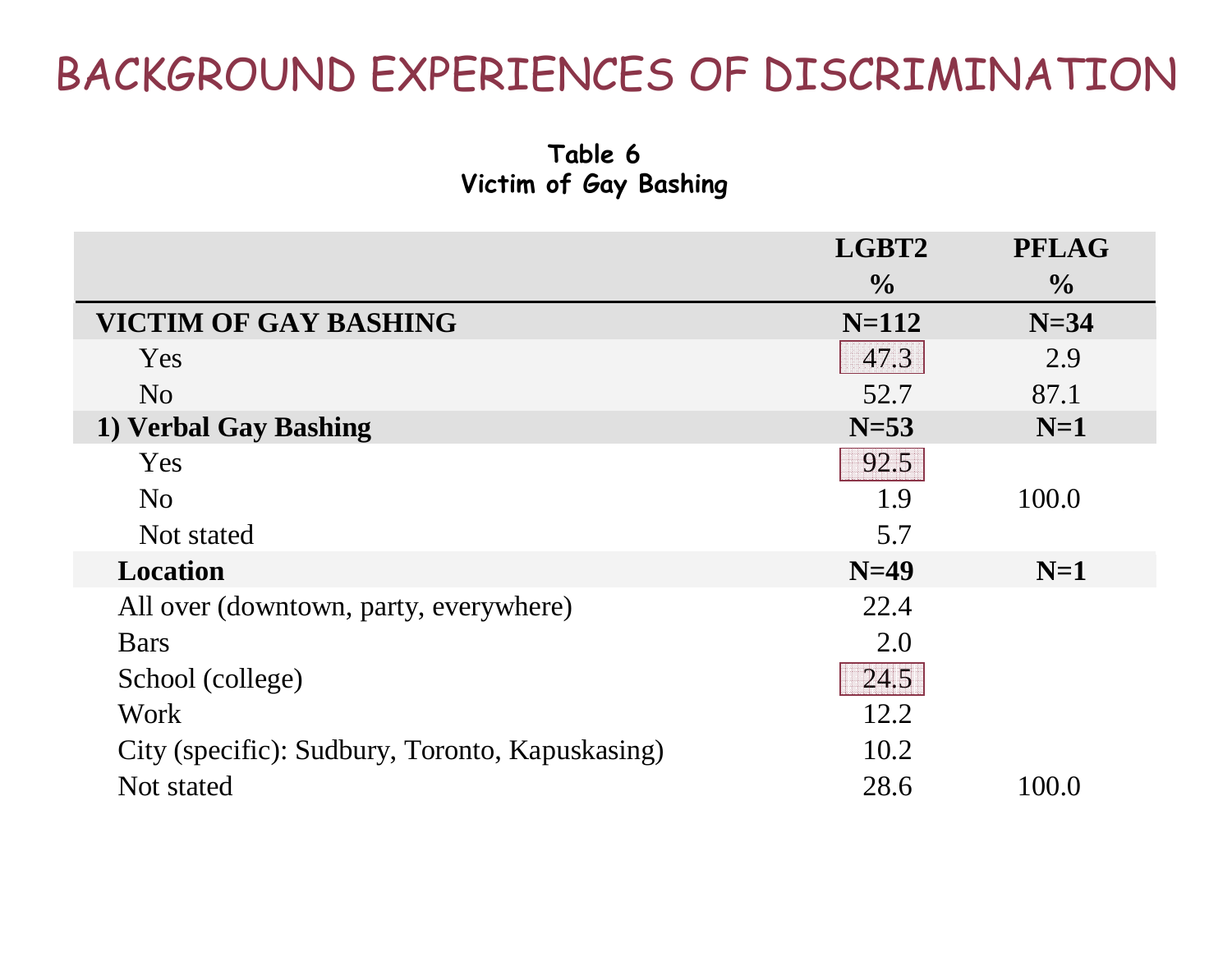#### **Table 6 (Cont'd) Victim of Gay Bashing**

|                                                    | LGBT2         | <b>PFLAG</b>  |
|----------------------------------------------------|---------------|---------------|
|                                                    | $\frac{0}{0}$ | $\frac{0}{0}$ |
| 2) Emotional Gay Bashing                           | $N=53$        | $N=1$         |
| Yes                                                | 66.0          | 100.0         |
| N <sub>o</sub>                                     | 24.5          |               |
| Not stated                                         | 9.4           |               |
| Location                                           | $N=35$        | $N=1$         |
| All over (party, downtown, streets)                | 11.4          |               |
| School                                             | 22.9          |               |
| Home                                               | 8.6           |               |
| Work (workplace)                                   | 8.6           |               |
| City (specific): Kapuskasing, Toronto, New Sudbury | 11.4          |               |
| Not stated                                         | 37.1          | 100.0         |
| 3) Physical Gay Bashing                            | $N=53$        | $N=1$         |
| Yes                                                | 34.0          | 100.0         |
| N <sub>o</sub>                                     | 56.6          |               |
| Not stated                                         | 9.4           |               |
| <b>Location</b>                                    | $N=18$        | $N=1$         |
| All over (downtown)                                | 11.1          |               |
| School (high school, school grounds)               | 22.2          |               |
| City (specific): Kapuskasing, Toronto, New Sudbury | 27.8          |               |
| Not stated                                         | 38.9          | 100.0         |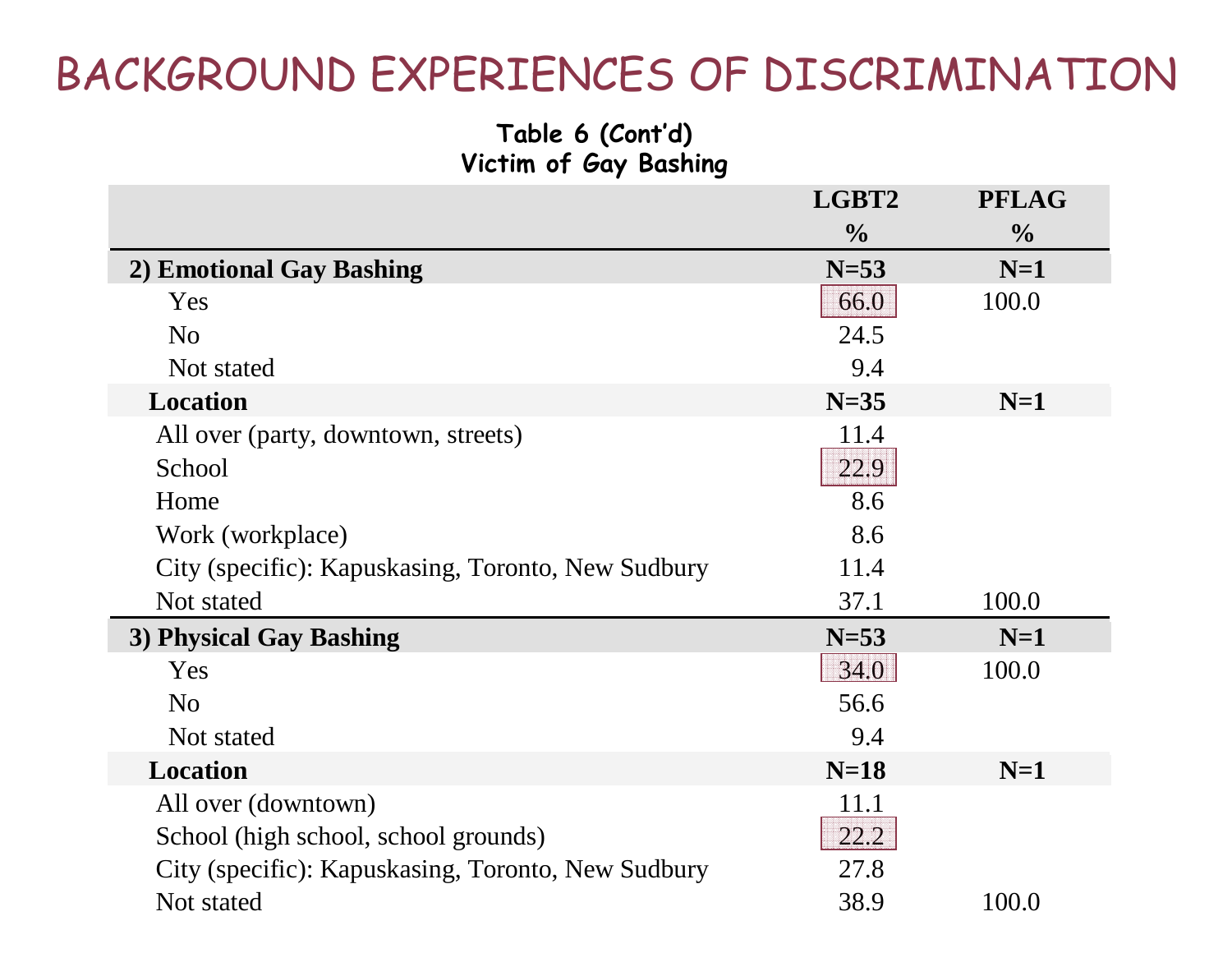#### **Table 6 (Cont'd) Victim of Gay Bashing**

|                                                      | LGBT2         | <b>PFLAG</b>  |
|------------------------------------------------------|---------------|---------------|
|                                                      | $\frac{0}{0}$ | $\frac{0}{0}$ |
| <b>REPORTED GAY BASHING AS A VICTIM</b>              | $N=53$        | $N=1$         |
| Yes                                                  | 41.5          |               |
| N <sub>0</sub>                                       | 49.1          | 100.0         |
| <b>Not Stated</b>                                    | 9.4           |               |
| <b>To Whom</b>                                       | $N=22$        | $N=0$         |
| Police (cops, OPP)                                   | 27.3          |               |
| Official (Administrator, Boss, Doctor, Teacher, etc) | 40.9          |               |
| Family/friend (partner)                              | 9.1           |               |
| ASO (ACCESS)                                         | 4.5           |               |
| Not stated                                           | 18.2          |               |
| If not, why not?                                     | $N=22$        | $N=1$         |
| Fear/shame                                           | 11.5          |               |
| Acted                                                | 3.8           |               |
| Not needed/not serious                               | 7.7           |               |
| Powerless                                            | 26.9          |               |
| Not stated                                           | 50.0          | 100.0         |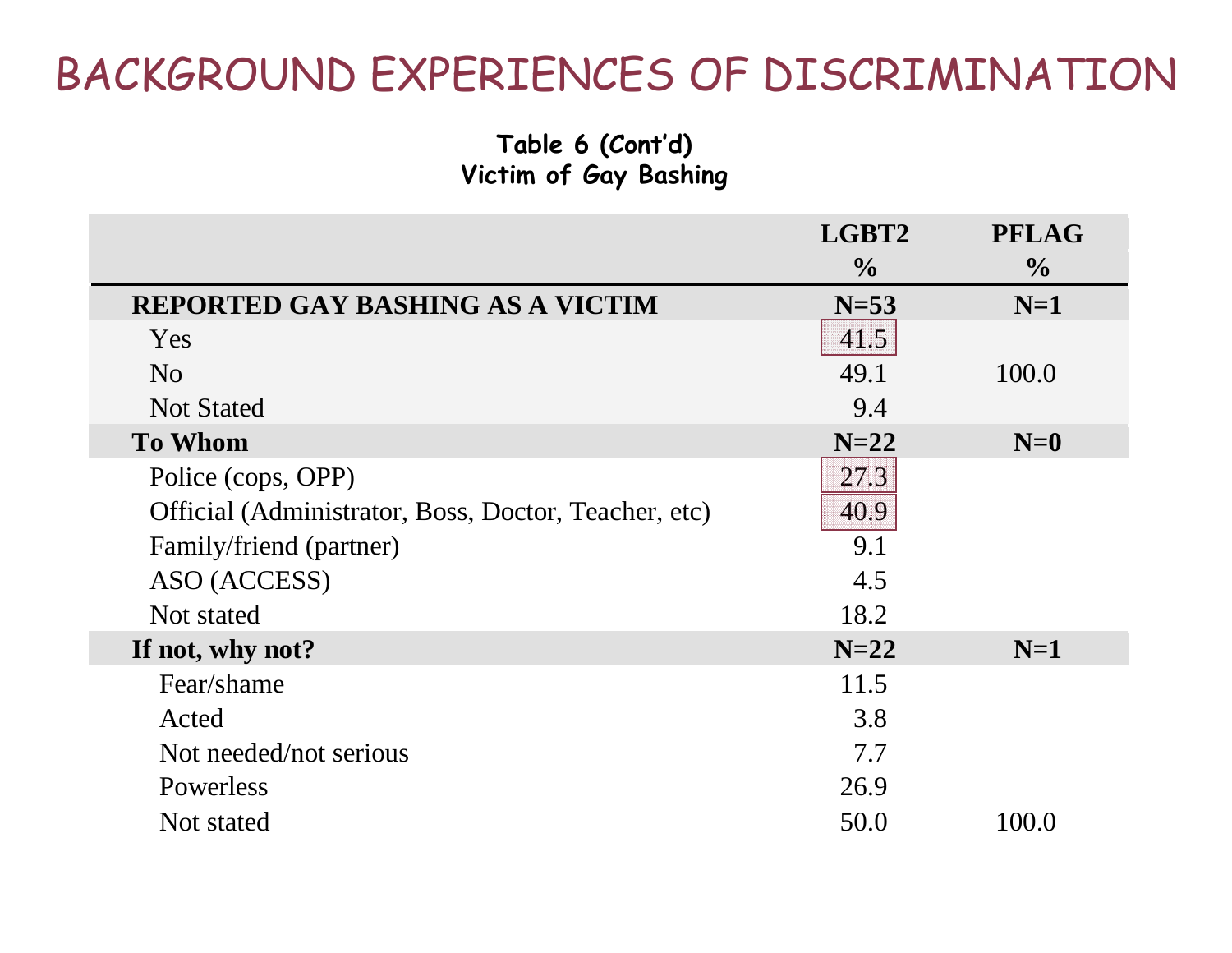**Table 6 (Cont'd) Victim of Gay Bashing**

|                                                      | LGBT2         | <b>PFLAG</b>  |
|------------------------------------------------------|---------------|---------------|
|                                                      | $\frac{0}{0}$ | $\frac{6}{9}$ |
| PROPERTY DAMAGE AS A RESULT OF GAY<br><b>BASHING</b> | $N=110$       | $N=32$        |
| Yes                                                  | 10.9          | 6.3           |
| N <sub>o</sub>                                       | 89.1          | 93.8          |
| <b>Reported Property Damage</b>                      | $N=12$        | $N=2$         |
| Yes                                                  | 33.3          |               |
| N <sub>o</sub>                                       | 58.3          | 50.0          |
| Not stated                                           | 8.3           | 50.0          |
| If not, why not?                                     | $N=7$         | $N=1$         |
| Embarrassed                                          | 14.3          |               |
| Uncertain                                            | 14.3          |               |
| On news                                              |               | 100.0         |
| Why bother?                                          | 14.3          |               |
| Not stated                                           | 57.1          |               |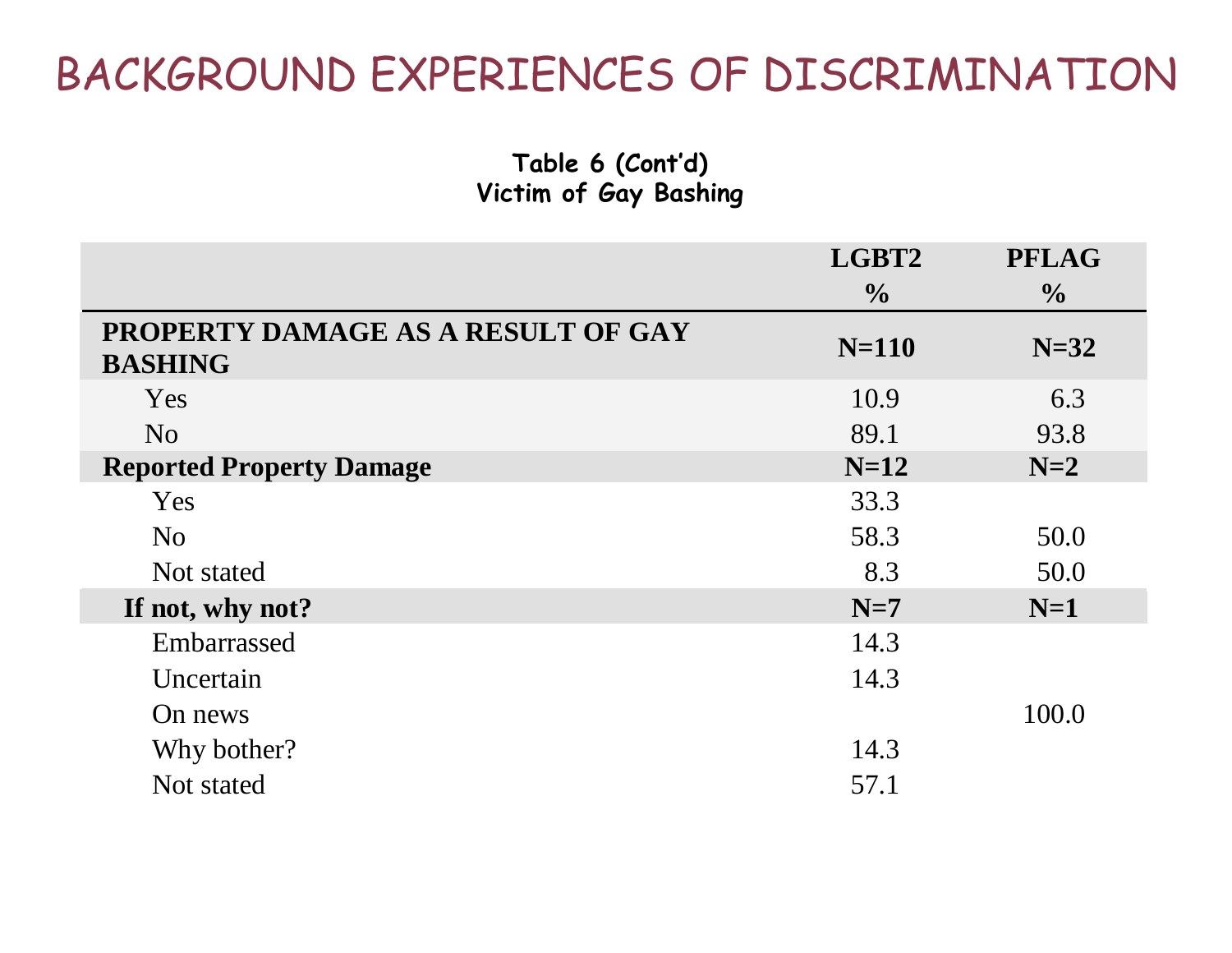**Table 7 Victim of Gay Bashing by Age Group**

|                                               | <b>Under 20</b><br>$\frac{0}{0}$ | 20-29<br>$\frac{1}{2}$ | 30 & Up<br>$\frac{0}{0}$ |
|-----------------------------------------------|----------------------------------|------------------------|--------------------------|
| Have you ever been a victim of "gay bashing"? | $N=27$                           | $N=45$                 | $N=37$                   |
| <b>Yes</b>                                    | 55.6                             | 40.0                   | 54.1                     |
| N <sub>o</sub>                                | 44.4                             | 60.0                   | 46.0                     |
| Was it verbal? $(missing=4)$                  | $N=15$                           | $N=18$                 | $N=20$                   |
| <b>Yes</b>                                    | 93.3                             | 100.0                  | 100.0                    |
| N <sub>o</sub>                                | 6.7                              | 0.0                    | 0.0                      |
| Not stated                                    |                                  | 5.6                    | 10.0                     |
| <b>Was it emotional?</b>                      | $N=15$                           | $N=18$                 | $N=20$                   |
| <b>Yes</b>                                    | 66.7                             | 68.8                   | 82.4                     |
| N <sub>o</sub>                                | 33.3                             | 31.3                   | 17.7                     |
| Not stated                                    |                                  |                        |                          |
| Was it physical?                              | $N=15$                           | $N=18$                 | $N=20$                   |
| Yes                                           | 33.3                             | 31.3                   | 47.1                     |
| N <sub>o</sub>                                | 66.7                             | 68.8                   | 52.9                     |
| Not stated                                    |                                  |                        |                          |
| Did you report it?                            | $N=15$                           | $N=18$                 | $N=20$                   |
| Yes                                           | 61.5                             | 50.0                   | 31.6                     |
| N <sub>o</sub>                                | 38.5                             | 50.0                   | 68.4                     |
| Not stated                                    |                                  |                        |                          |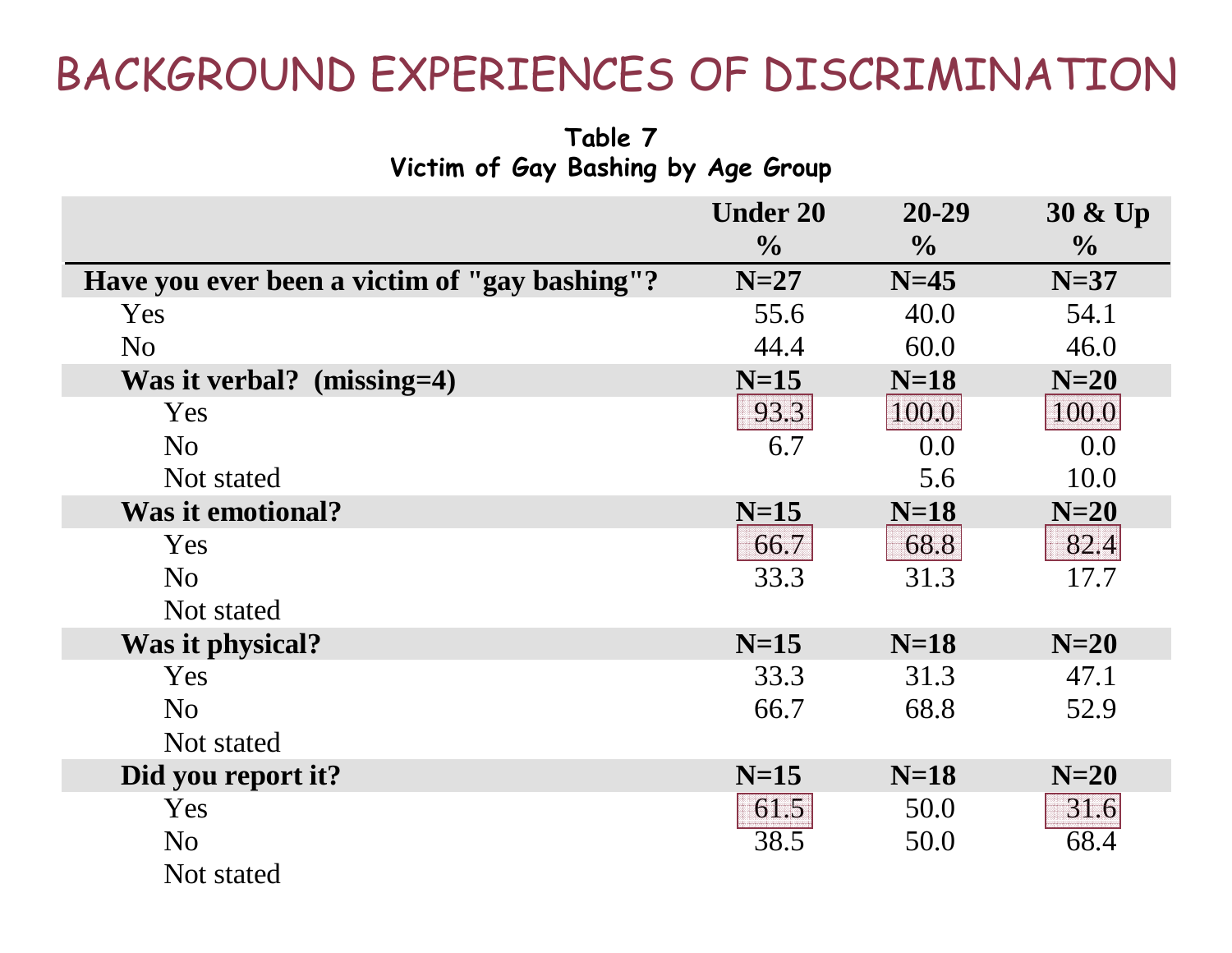#### **Table 8 Sources of Discrimination**

|                              | LGBT2-SQ $(N=88)$ |                    |               | $PFLAG (N=14)$ |                |                 |               |               |
|------------------------------|-------------------|--------------------|---------------|----------------|----------------|-----------------|---------------|---------------|
|                              | <b>Direct</b>     | <b>Indirect</b>    | <b>Both</b>   | N/A            | <b>Direct</b>  | <b>Indirect</b> | <b>Both</b>   | N/A           |
| <b>Source</b>                | $\frac{0}{0}$     | $\frac{0}{0}$      | $\frac{6}{6}$ | $\frac{0}{0}$  | $\frac{0}{0}$  | $\frac{0}{0}$   | $\frac{0}{0}$ | $\frac{0}{0}$ |
| Family/friends               | 42.0              | 29.5               | 3.4           | 25.0           | 28.6           | 35.7            |               | 35.7          |
| <b>General Community</b>     | 35.2              | 22.7               | 2.3           | 39.8           | 21.4           | 21.4            |               | 57.1          |
| Workplace                    | 17.0              | 26.1               | 3.4           | 53.4           | 21.4           | 14.3            | 7.1           | 57.1          |
| Clergy                       | 15.9              | 23.9               | 1.1           | 59.1           |                | 42.9            |               | 57.1          |
| <b>Educational System</b>    | 13.6              | 27.3               | 2.3           | 56.8           | 14.3           | 35.7            |               | 50.0          |
| <b>Retail Industry</b>       | 13.6              | 14.8               |               | 71.6           | 7.1            | 28.6            |               | 64.3          |
| Government agencies/services | 12.5              | 22.7               |               | 64.8           | 7.1            | 21.4            |               | 71.4          |
| <b>Medical Profession</b>    | 12.5              | 11.4               |               | 76.1           |                | 21.4            |               | 78.6          |
| Politicians                  | 11.4              | 18.2               |               | 69.3           |                | 21.4            |               | 78.6          |
| Police                       | 10.2              | 17.0               |               | 72.7           | 7.1            | 21.4            |               | 71.4          |
| Media                        | 9.1               | 20.5               |               | 70.5           | 7.1            | 21.4            |               | 71.4          |
| Other                        | 8.0               | 3.4                |               | 88.6           | 7.1            | 7.1             |               | 85.7          |
| <b>Social Services</b>       | 3.4               | 14.8               |               | 81.8           | 7.1            | 21.4            |               | 71.4          |
|                              |                   | LGBT2-SQ $(N=107)$ |               |                | $PFLAG (N=34)$ |                 |               |               |
| <b>Source</b>                |                   | Yes $%$            | No $\%$       |                |                | Yes $%$         | No $\%$       |               |
| Lesbian, Gay, Bisexual,      |                   |                    |               |                |                |                 |               |               |
| Transgendered, Two-Spirited  |                   | 28.0               | 72.0          |                |                | 3.1             |               | 96.9          |
| and Questioning Community    |                   |                    |               |                |                |                 |               |               |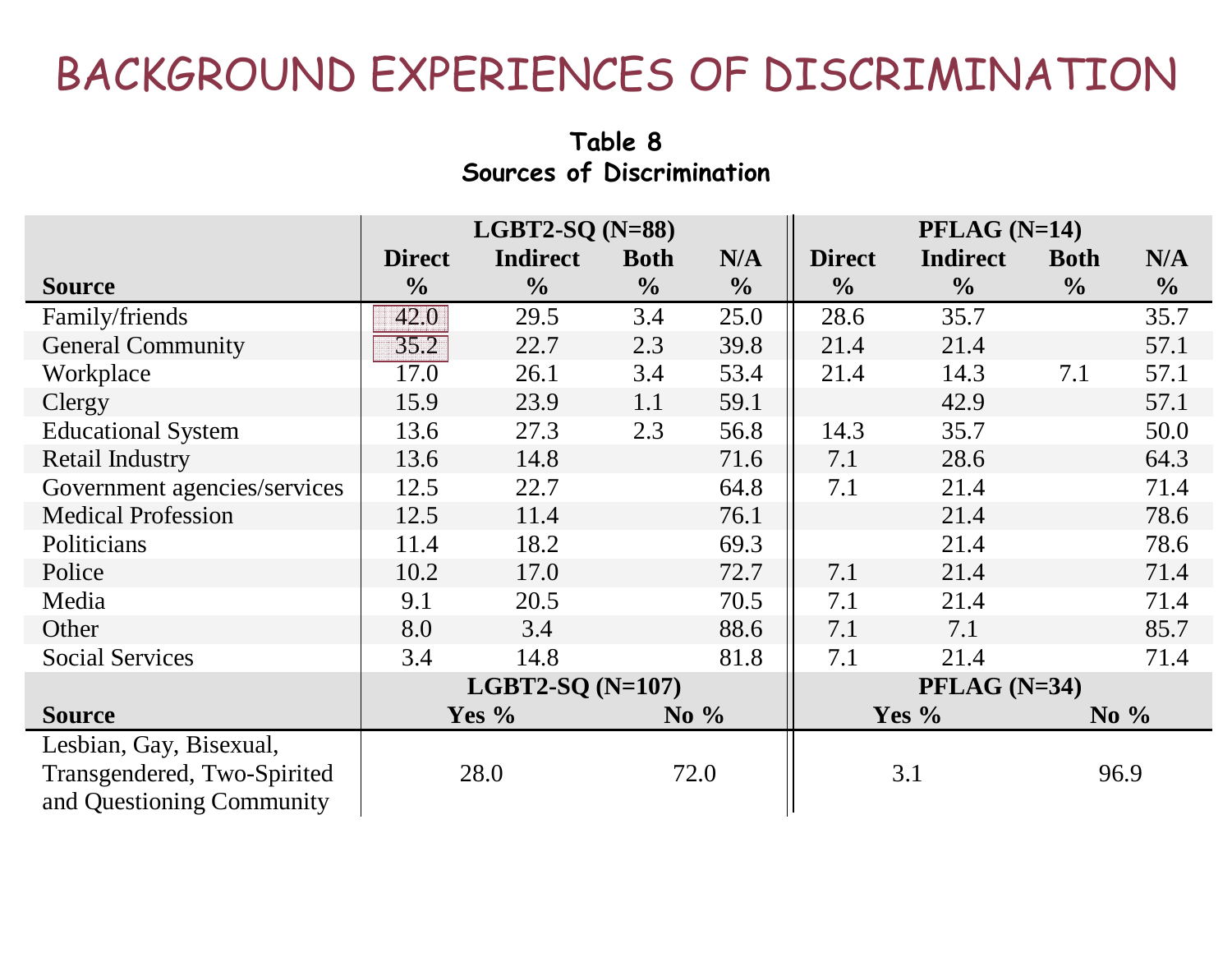|                                      |               | Under $20(N=18)$ |               |               | $20 - 29$ (N=31) |                 |               | $30 & \text{Up}(N=36)$ |               |                 |               |               |
|--------------------------------------|---------------|------------------|---------------|---------------|------------------|-----------------|---------------|------------------------|---------------|-----------------|---------------|---------------|
|                                      | <b>Direct</b> | <b>Indirect</b>  | <b>Both</b>   | N/A           | <b>Direct</b>    | <b>Indirect</b> | <b>Both</b>   | N/A                    | <b>Direct</b> | <b>Indirect</b> | <b>Both</b>   | N/A           |
| <b>Source</b>                        | $\frac{0}{0}$ | $\frac{0}{0}$    | $\frac{0}{0}$ | $\frac{0}{0}$ | $\frac{0}{0}$    | $\frac{0}{0}$   | $\frac{0}{0}$ | $\frac{0}{0}$          | $\frac{0}{0}$ | $\frac{0}{0}$   | $\frac{0}{0}$ | $\frac{0}{0}$ |
| Family/Friends                       | 61.1          | 22.2             | 5.6           | 11.1          | 25.8             | 41.9            | 3.2           | 29.0                   | 47.2          | 19.4            | 2.8           | 30.6          |
| General<br>Community                 | 55.6          | 33.3             |               | 11.1          | 32.3             | 16.1            | 3.2           | 48.4                   | 27.8          | 25.0            | 2.8           | 44.4          |
| Workplace                            | 22.2          | 16.7             |               | 61.1          | 22.6             | 16.1            | 3.2           | 58.1                   | 11.1          | 38.9            | 2.8           | 47.2          |
| Educational<br>System                | 16.7          | 50               | 11.1          | 22.2          | 19.4             | 22.6            |               | 58.1                   | 8.3           | 22.2            |               | 69.4          |
| <b>Retail Industry</b>               | 16.7          | 11.1             |               | 72.2          | 12.9             | 9.7             |               | 77.4                   | 13.9          | 22.2            |               | 63.9          |
| Government                           |               |                  |               |               |                  |                 |               |                        |               |                 |               |               |
| Agencies/                            | 11.1          | 33.3             |               | 55.6          | 9.7              | 22.6            |               | 67.7                   | 16.7          | 19.4            |               | 63.9          |
| Services                             |               |                  |               |               |                  |                 |               |                        |               |                 |               |               |
| Media                                | 11.1          | 44.4             |               | 44.4          | 9.7              | 12.9            |               | 77.4                   | 8.3           | 16.7            |               | 75.0          |
| Medical                              | 11.1          | 5.6              |               | 83.3          | 9.7              | 9.7             |               | 80.7                   | 16.7          | 13.9            |               | 69.4          |
| Profession                           |               |                  |               |               |                  |                 |               |                        |               |                 |               |               |
| Politicians                          | 11.1          | 33.3             |               | 55.6          | 9.7              | 9.7             |               | 80.7                   | 13.9          | 19.4            | 2.8           | 63.9          |
| Other                                | 11.1          |                  |               | 88.9          | 6.5              | 6.5             |               | 87.1                   | 8.3           | 2.8             |               | 88.9          |
| Clergy                               | 5.6           | 33.3             |               | 61.1          | 16.1             | 19.4            |               | 64.5                   | 22.2          | 25.0            | 2.8           | 50.0          |
| Police                               | 5.6           | 16.7             |               | 77.8          | 9.7              | 9.7             |               | 80.7                   | 13.9          | 22.2            |               | 63.9          |
| <b>Social Services</b><br>(ODSP, OW) |               | 16.7             |               | 83.3          | 3.2              | 16.1            |               | 80.7                   | 5.6           | 13.9            |               | 80.6          |

#### **Table 9 Sources of Discrimination by Age Group**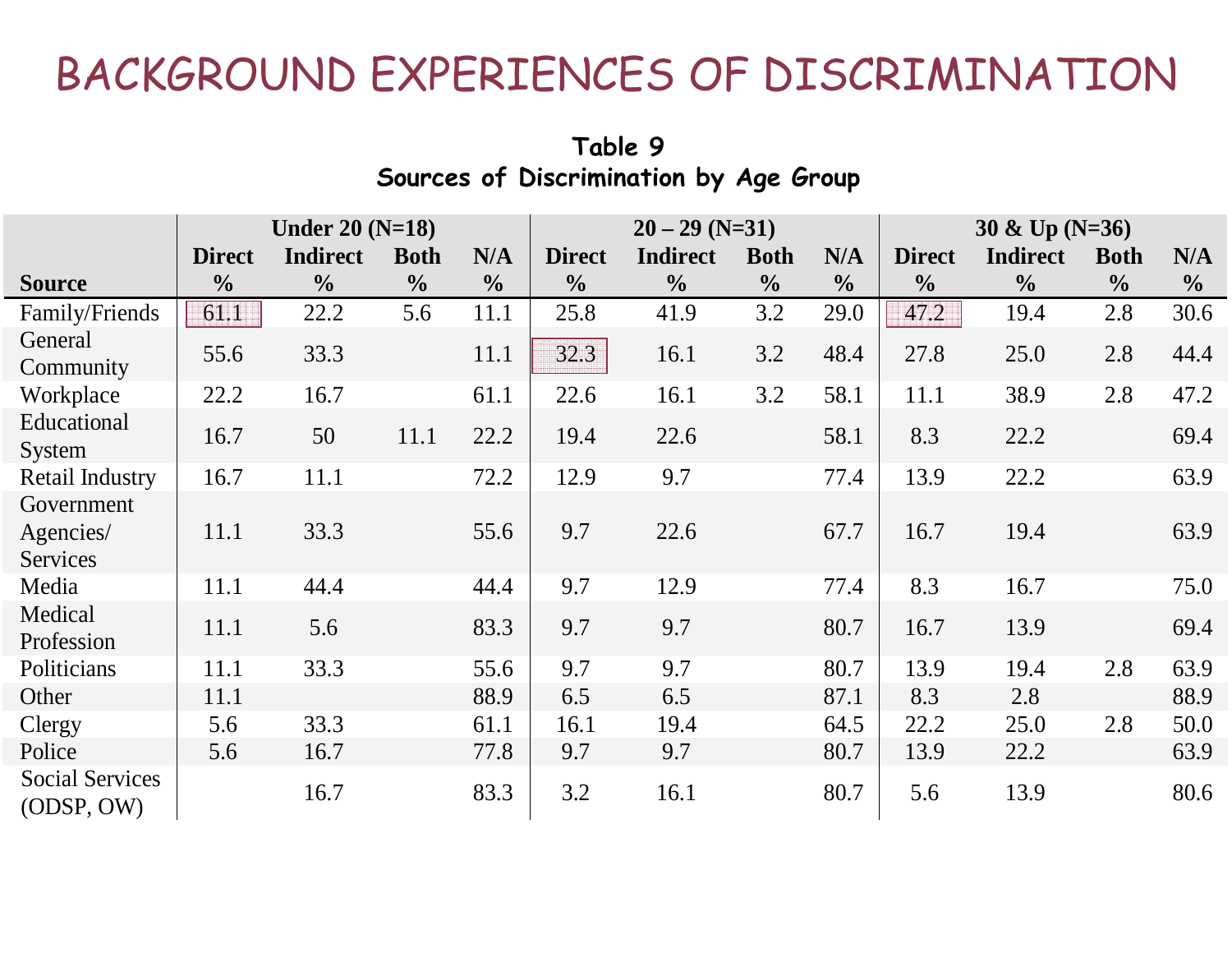## Summary of Respondent Characteristics

#### Demographics of Sample

- ÄMajority from Sudbury
- $*$  Represents age spectrum, gender and gender identity
- $*$  High level of post-secondary education
- Ä High level of employments in sales/service/professions/technology
- \* Modest level of annual income
- Ä LGBT2-SQ
	- $\rightarrow$  Majority single or in same-sex stable relationship
	- $\rightarrow$  12% have 31 children
- Ä PFLAG
	- $\rightarrow$  Single or married with opposite sex stable relationship
	- $\rightarrow$  72% have 59 children

#### Discrimination Experiences

- ÄMajority experienced gay bashing as witness or victim
- Ä Locale of event age-related
	- ¬ Under 20 years more at school
	- $\rightarrow$  Over 30 years in professional encounters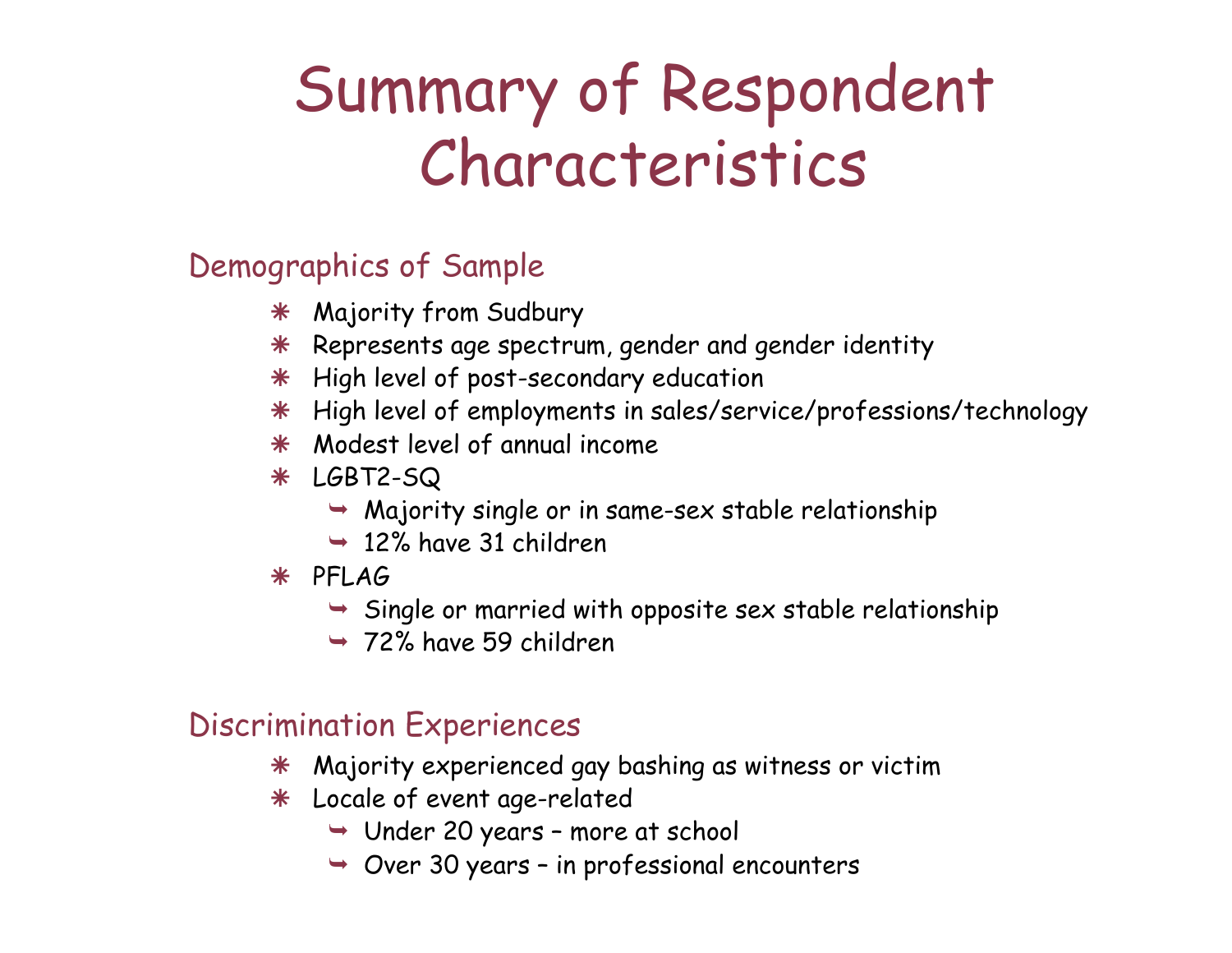**Table 10 Telephone Support and Information by Age Group**

|                                                                                                                                    | <b>Under 20</b><br>$\frac{0}{0}$ | $20 - 29$<br>$\frac{6}{10}$ | $30 & \text{Up}$<br>$\frac{6}{9}$ |
|------------------------------------------------------------------------------------------------------------------------------------|----------------------------------|-----------------------------|-----------------------------------|
| Does the City of Greater Sudbury & area need anonymous telephone<br>support & information line for the LGBT2-Sq & PFLAG community? | $N=31$                           | $N=45$                      | $N=39$                            |
| Yes                                                                                                                                | 51.6                             | 84.4                        | 74.4                              |
| N <sub>o</sub>                                                                                                                     | 6.5                              | 2.2                         | 5.1                               |
| Don't know                                                                                                                         | 41.9                             | 13.3                        | 20.5                              |
| Would you use the telephone support/information line?                                                                              | $N=31$                           | $N=45$                      | $N=39$                            |
| <b>Yes</b>                                                                                                                         | 45.2                             | 40.0                        | 43.6                              |
| N <sub>o</sub>                                                                                                                     | 29.0                             | 31.1                        | 30.8                              |
| Don't know                                                                                                                         | 25.8                             | 28.9                        | 25.6                              |
| When would you most likely call on weekday?                                                                                        | $N=17$                           | $N=24$                      | $N=22$                            |
| Morning                                                                                                                            | 5.9                              | 0.0                         | 13.6                              |
| Afternoon                                                                                                                          | 0.0                              | 0.0                         | 4.6                               |
| Evenings                                                                                                                           | 64.7                             | 70.8                        | 68.2                              |
| Don't know                                                                                                                         | 29.4                             | 29.2                        | 13.6                              |
| When would you most likely call on weekend?                                                                                        | $N=17$                           | $N=20$                      | $N=16$                            |
| Morning                                                                                                                            | 5.9                              | 5.0                         | 6.3                               |
| Afternoon                                                                                                                          | 17.7                             | 15.0                        | 12.5                              |
| Evenings                                                                                                                           | 29.4                             | 40.0                        | 37.5                              |
| Don't know                                                                                                                         | 47.1                             | 40.0                        | 43.8                              |
| Would you volunteer for this type of service after some training?                                                                  | $N=30$                           | $N=45$                      | $N=38$                            |
| Yes                                                                                                                                | 60.0                             | 71.1                        | 55.3                              |
| N <sub>o</sub>                                                                                                                     | 13.3                             | 13.3                        | 29.0                              |
| Don't know                                                                                                                         | 26.7                             | 15.6                        | 15.8                              |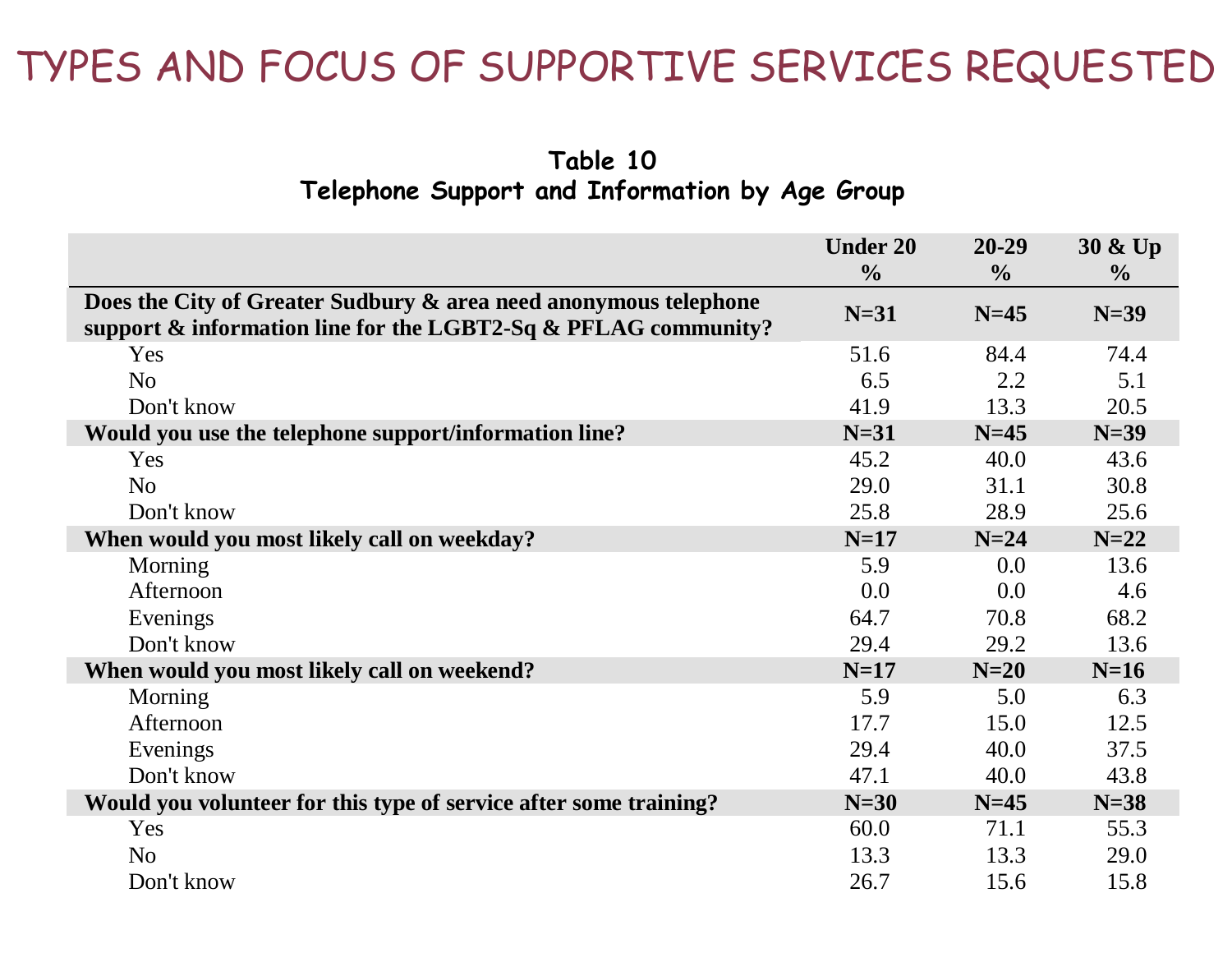**Table 11 Resource Centre/Library by Age Groups**

|                                                             | <b>Under 20</b><br>$\frac{0}{0}$ | $20 - 29$<br>$\frac{1}{2}$ | 30 & Up<br>$\frac{1}{2}$ |
|-------------------------------------------------------------|----------------------------------|----------------------------|--------------------------|
| Do you feel that there is a need for a resource<br>library? | $N=30$                           | $N=46$                     | $N=36$                   |
| Yes                                                         | 76.7                             | 84.8                       | 92.3                     |
| N <sub>o</sub>                                              | 3.3                              | 10.9                       | 5.1                      |
| Don't know                                                  | 20.0                             | 4.4                        | 2.6                      |
| What items or services you would prefer to                  |                                  |                            |                          |
| have access to in a resource library?                       |                                  |                            |                          |
| <b>Adult Material</b>                                       | 43.5                             | 35.9                       | 38.9                     |
| <b>Books</b>                                                | 69.6                             | 66.7                       | 58.3                     |
| Condoms                                                     | 82.6                             | 43.6                       | 11.1                     |
| Internet access                                             | 47.8                             | 66.7                       | 58.3                     |
| Lending library (books, videos, magazines,<br>etc)          | 60.9                             | 56.4                       | 83.3                     |
| Magazines                                                   | 39.1                             | 51.3                       | 27.8                     |
| Pamphlets                                                   | 26.1                             | 41.0                       | 41.7                     |
| <b>PFLAG</b> information/resources                          | 43.5                             | 66.7                       | 58.3                     |
| <b>Newsletters</b>                                          | 8.7                              | 43.6                       | 44.4                     |
| <b>Travel Info</b>                                          | 13.0                             | 25.6                       | 30.6                     |
| Videos                                                      | 34.8                             | 35.9                       | 27.8                     |
| Other                                                       | 4.4                              | 5.1                        | 0.0                      |
|                                                             |                                  |                            |                          |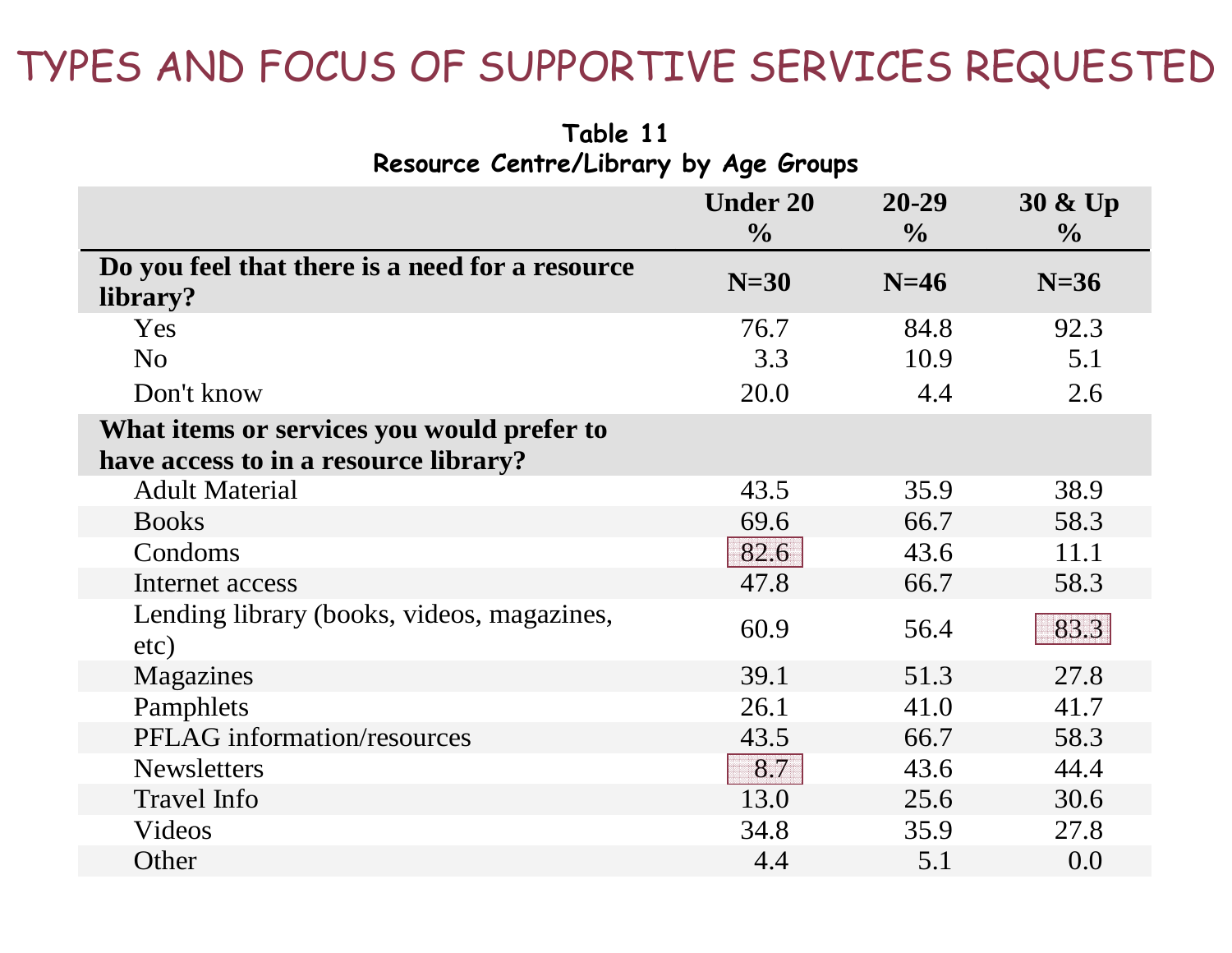**Table 11 (Cont'd)**

| Resource Centre/Library by Age Groups        |                 |               |                |  |  |  |  |
|----------------------------------------------|-----------------|---------------|----------------|--|--|--|--|
|                                              | <b>Under 20</b> | 20-29         | 30 & Up        |  |  |  |  |
|                                              | $\frac{1}{2}$   | $\frac{0}{0}$ | $\frac{6}{10}$ |  |  |  |  |
| When would you most likely visit in weekday? | $N=20$          | $N=38$        | $N=35$         |  |  |  |  |
| Morning                                      | 10.0            | 5.3           | 2.9            |  |  |  |  |
| Afternoon                                    | 45.0            | 29.0          | 17.1           |  |  |  |  |
| Evenings                                     | 30.0            | 36.8          | 60.0           |  |  |  |  |
| Don't know                                   | 15.0            | 29.0          | 20.0           |  |  |  |  |
| When would you most likely visit in weekend? | $N=21$          | $N=34$        | $N=32$         |  |  |  |  |
| Morning                                      | 9.5             | 5.9           | 12.5           |  |  |  |  |
| Afternoon                                    | 61.9            | 44.1          | 46.9           |  |  |  |  |
| Evenings                                     | 9.5             | 20.6          | 15.6           |  |  |  |  |
| Don't know                                   | 19.1            | 29.4          | 25.0           |  |  |  |  |
| Where should it be located?                  | $N=26$          | $N=42$        | $N=36$         |  |  |  |  |
| Downtown                                     | 76.9            | 85.7          | 77.8           |  |  |  |  |
| South End                                    | 7.7             | 4.8           | 5.6            |  |  |  |  |
| New Sudbury                                  | 15.4            | 4.8           | 11.1           |  |  |  |  |
| West End                                     | 0.0             | 4.8           | 5.6            |  |  |  |  |
| Would you volunteer for the library?         | $N=28$          | $N=43$        | $N=36$         |  |  |  |  |
| Yes                                          | 42.9            | 53.5          | 33.3           |  |  |  |  |
| N <sub>o</sub>                               | 21.4            | 27.9          | 41.7           |  |  |  |  |
| Don't know                                   | 35.7            | 18.6          | 25.0           |  |  |  |  |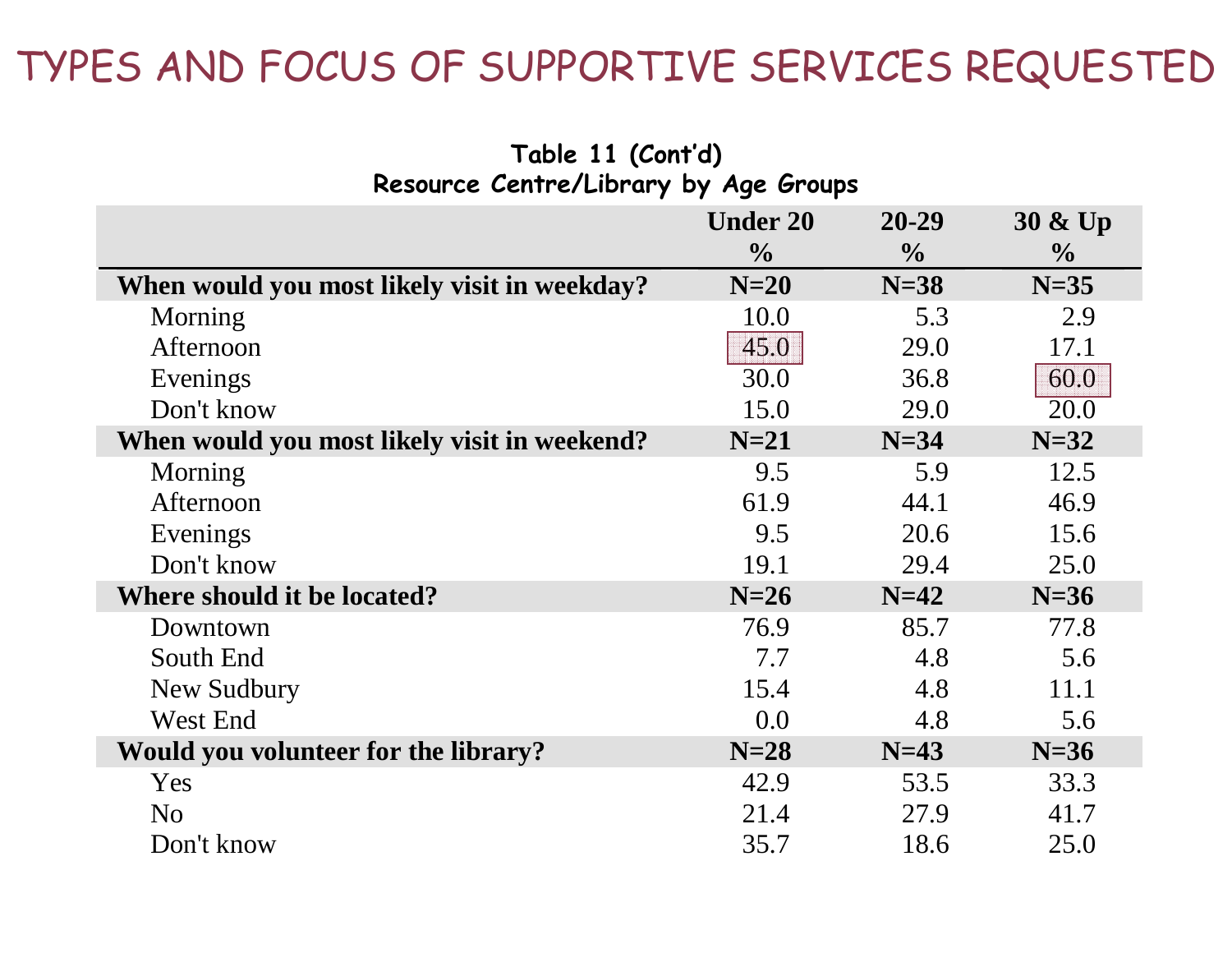**Under 20 (N=24) 20-29 (N=41) 30&Up (N=33) Workshop Type to Join**  $\frac{1}{2}$  **1 %**  $\frac{1}{2}$  **%**  $\frac{1}{2}$  **%**  $\frac{1}{2}$ Coming Out 1 61.5 51.2 38.9 Safer Sex 1 53.9 39.5 22.2 Human Rights 1 50.0 46.5 44.4 Developing Pride 12.3 51.2 30.6 Homophobia in Workplace  $\vert$  42.3  $\vert$  46.5  $\vert$  33.3 Gay History 1 42.3 48.8 36.1 Relationship Building 1 38.5 44.2 50.0 Self-esteem 34.6 34.9 33.3 Spirituality 19.4 23.3 19.4 Feminism 16.7 Getting to Know Body 19.8 30.8 32.6 19.4 Intimacy 1 30.8 32.6 27.8 Addiction 16.9 16.3 16.7 Transgendered Living 23.1 16.3 13.9 Legal Issues 23.1 34.9 25.0 Internalized Homophobia  $\vert$  23.1  $\vert$  25.6  $\vert$  8.3 Religion 19.2 8.6 11.1 Sexism & its Effects 19.2 27.9 16.7 Gay & Gray 15.4 16.3 11.1 Pre-commitment Preparation | 15.4 | 23.3 | 16.7 Other 1 3.9 14.0 8.3

#### **Table 12Workshops by Age Group**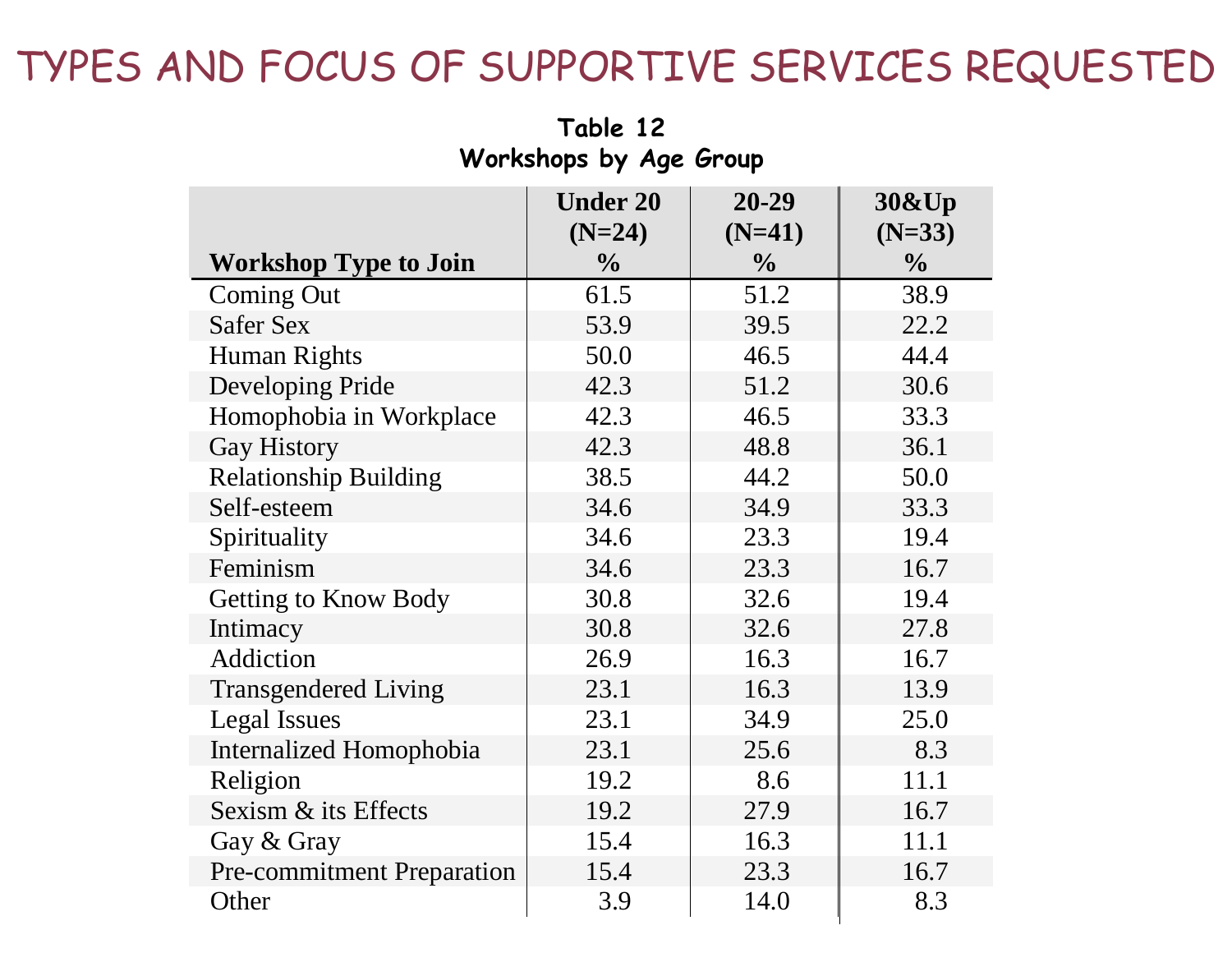#### **Table 13Personal Experiences: Counselling**

|                                      | LGBT2-SQ<br>$(N=93)$ | <b>PFLAG</b><br>$(N=30)$ |
|--------------------------------------|----------------------|--------------------------|
| <b>Type of service ever accessed</b> | $\frac{0}{0}$        | $\frac{0}{0}$            |
| <b>Private Counsellor</b>            | 63.4                 | 66.7                     |
| Peer Support Group                   | 25.8                 | 10.0                     |
| Crisis/Helpline                      | 25.8                 | 6.7                      |
| <b>Certified Support Group</b>       | 15.1                 | 6.7                      |
| Elder/Healer/Ceremony                | 5.4                  | 3.3                      |
| <b>Other Counselling Services</b>    | 5.4                  | 6.7                      |
| <b>Clergy Support</b>                | 4.3                  | 13.3                     |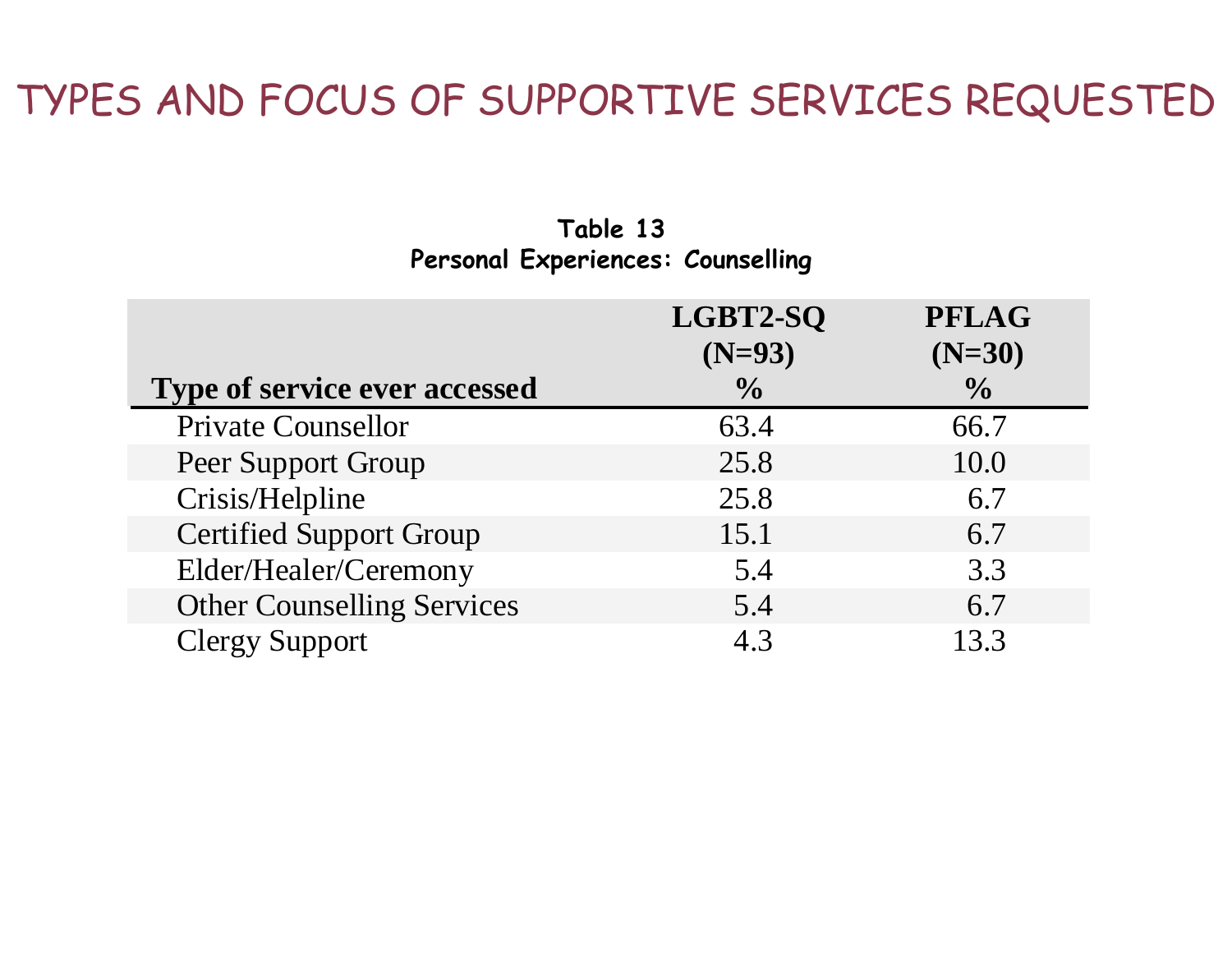| Preferred Counselling Topics by Age Group  |                 |               |               |  |  |  |  |  |
|--------------------------------------------|-----------------|---------------|---------------|--|--|--|--|--|
|                                            | <b>Under 20</b> | $20 - 29$     | 30 & Up       |  |  |  |  |  |
|                                            | $\frac{0}{0}$   | $\frac{0}{0}$ | $\frac{0}{0}$ |  |  |  |  |  |
| <b>Issues most likely to discuss</b>       | $N=26$          | $N=44$        | $N=36$        |  |  |  |  |  |
| Depression                                 | 65.4            | 52.3          | 36.1          |  |  |  |  |  |
| Coming out                                 | 53.9            | 63.6          | 52.8          |  |  |  |  |  |
| Same-sex relationship                      | 53.9            | 68.2          | 63.9          |  |  |  |  |  |
| Self-esteem                                | 53.9            | 52.3          | 44.4          |  |  |  |  |  |
| Acceptance from family                     | 42.3            | 65.9          | 47.2          |  |  |  |  |  |
| Addiction                                  | 42.3            | 20.5          | 27.8          |  |  |  |  |  |
| Anger                                      | 42.3            | 36.4          | 41.7          |  |  |  |  |  |
| Abuse                                      | 34.6            | 40.9          | 22.2          |  |  |  |  |  |
| Opposite-sex relationship                  | 34.6            | 9.1           | 11.1          |  |  |  |  |  |
| Parenting                                  | 23.1            | 25.0          | 22.2          |  |  |  |  |  |
| Transgendered issues                       | 7.7             | 6.8           | 8.3           |  |  |  |  |  |
| Other issues: gay sex                      | 3.9             | 0.0           | 0.0           |  |  |  |  |  |
| <b>Preferred Orientation of Counsellor</b> | $N=26$          | $N=42$        | $N=35$        |  |  |  |  |  |
| LGBT2-SQ                                   | 26.9            | 47.6          | 57.1          |  |  |  |  |  |
| Heterosexual                               | 3.9             | 0.0           | 0.0           |  |  |  |  |  |
| Doesn't matter                             | 65.4            | 33.3          | 37.1          |  |  |  |  |  |
| Not sure                                   | 3.9             | 19.1          | 5.7           |  |  |  |  |  |
| <b>Preferred sex of Counsellor</b>         | $N=25$          | $N=39$        | $N=34$        |  |  |  |  |  |
| Male                                       | 28.0            | 12.8          | 23.5          |  |  |  |  |  |
| Female                                     | 16.0            | 30.8          | 32.4          |  |  |  |  |  |
| Not important                              | 56.0            | 56.4          | 44.1          |  |  |  |  |  |

#### **Table 14 Preferred Counselling Topics by Age Group**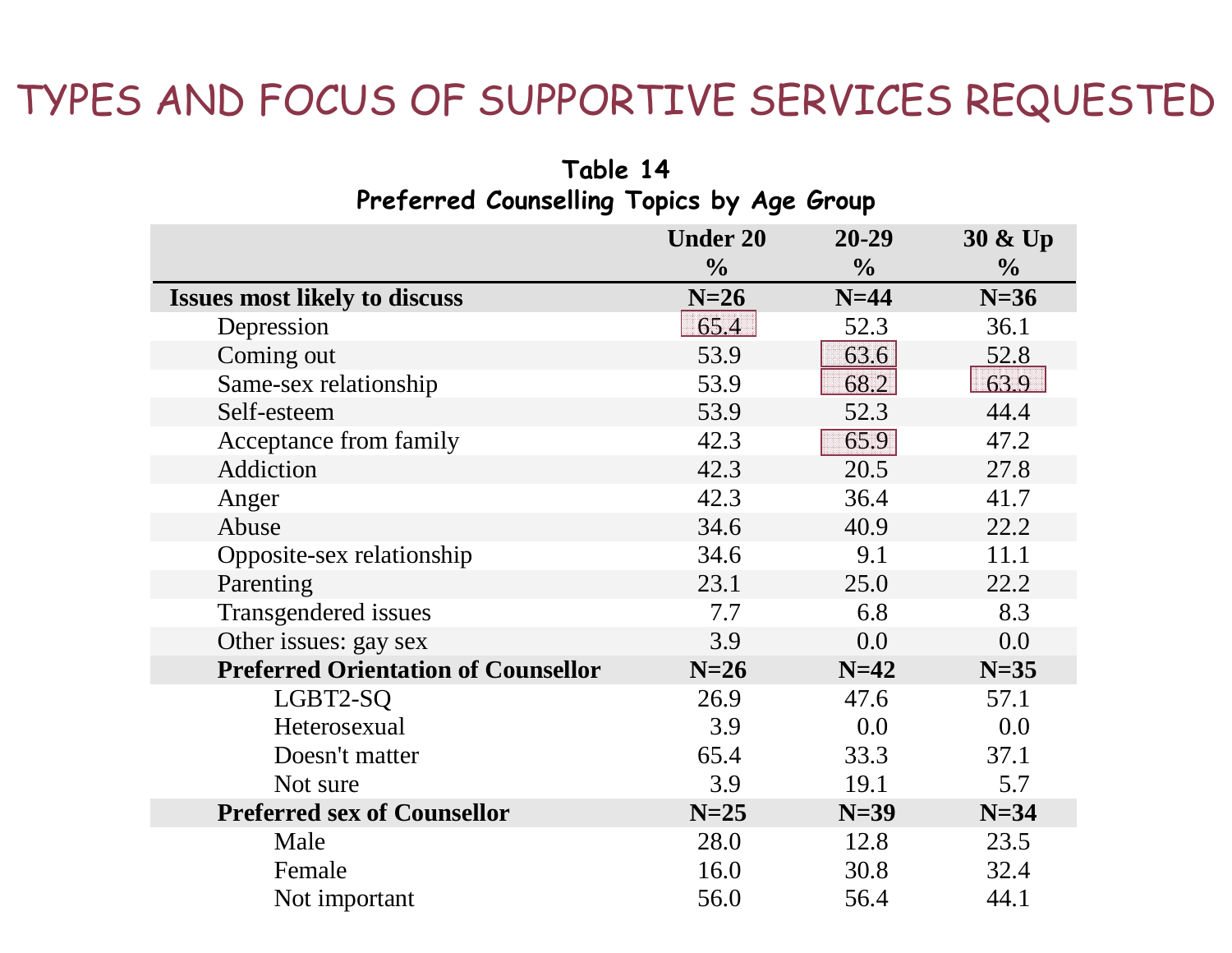#### **Table 15 Support Groups by Age Group**

|                                                                                  | <b>Under 20</b><br>$(N=24)$ |                                              |                             | $20 - 29$<br>$(N=41)$                        |                      | $30 \& Up$<br>$(N=33)$                       |
|----------------------------------------------------------------------------------|-----------------------------|----------------------------------------------|-----------------------------|----------------------------------------------|----------------------|----------------------------------------------|
| <b>Support Groups - most likely to join</b><br>and/or help facilitate (choose 3) | Yes<br>$\frac{1}{2}$        | <b>Not</b><br><b>Chosen</b><br>$\frac{0}{0}$ | <b>Yes</b><br>$\frac{1}{2}$ | <b>Not</b><br><b>Chosen</b><br>$\frac{0}{0}$ | Yes<br>$\frac{6}{6}$ | <b>Not</b><br><b>Chosen</b><br>$\frac{6}{6}$ |
| Youth Group $(14-21)$                                                            | 50.0                        | 25.0                                         | 7.3                         | 63.4                                         | 6.1                  | 63.6                                         |
| Young Adults (18-29)                                                             | 41.7                        | 33.3                                         | 34.2                        | 29.3                                         | 3.0                  | 66.7                                         |
| <b>Depression Support Group</b>                                                  | 37.5                        | 25.0                                         | 34.2                        | 31.7                                         | 21.2                 | 57.6                                         |
| Gay/Bisexual Men Discussion Group                                                | 33.3                        | 29.2                                         | 12.2                        | 56.1                                         | 27.3                 | 54.6                                         |
| <b>Spirituality Group</b>                                                        | 29.2                        | 41.7                                         | 21.2                        | 46.3                                         | 18.2                 | 57.6                                         |
| <b>Bisexual Group</b>                                                            | 25.0                        | 37.5                                         | 19.5                        | 41.5                                         | 6.1                  | 78.8                                         |
| <b>Lesbian Discussion Group</b>                                                  | 20.8                        | 50.0                                         | 34.2                        | 36.5                                         | 33.3                 | 42.4                                         |
| <b>Questioning Sexual Orientation</b>                                            | 20.8                        | 37.5                                         | 34.2                        | 26.8                                         | 12.1                 | 57.6                                         |
| 2-Spirited Group                                                                 | 16.7                        | 45.8                                         | 4.9                         | 61.0                                         | 6.1                  | 69.7                                         |
| Loss & Grief                                                                     | 12.5                        | 58.3                                         | 4.9                         | 68.3                                         | 15.2                 | 60.6                                         |
| <b>Lesbian Mothers</b>                                                           | 8.3                         | 58.3                                         | 26.8                        | 51.2                                         | 12.1                 | 72.7                                         |
| Gay and Gray (Co-ed)                                                             | 8.3                         | 62.5                                         | 2.4                         | 70.7                                         | 9.1                  | 72.7                                         |
| <b>Clergy Support Group</b>                                                      | 8.3                         | 58.3                                         | 2.4                         | 70.7                                         |                      | 81.8                                         |
| <b>Gay Fathers</b>                                                               | 8.3                         | 62.5                                         | 4.9                         | 68.3                                         | 6.1                  | 75.8                                         |
| <b>Transgendered Group</b>                                                       | 8.3                         | 58.3                                         |                             | 70.7                                         | 6.1                  | 72.7                                         |
| Gay Parents (Co-ed)                                                              | 4.2                         | 62.5                                         | 14.6                        | 63.4                                         | 6.1                  | 78.8                                         |
| Mid-life Gay Men                                                                 | 4.2                         | 62.5                                         | 2.4                         | 70.7                                         | 21.2                 | 57.6                                         |
| Mid-life Lesbians                                                                | 4.2                         | 62.5                                         | 9.8                         | 63.4                                         | 6.1                  | 75.8                                         |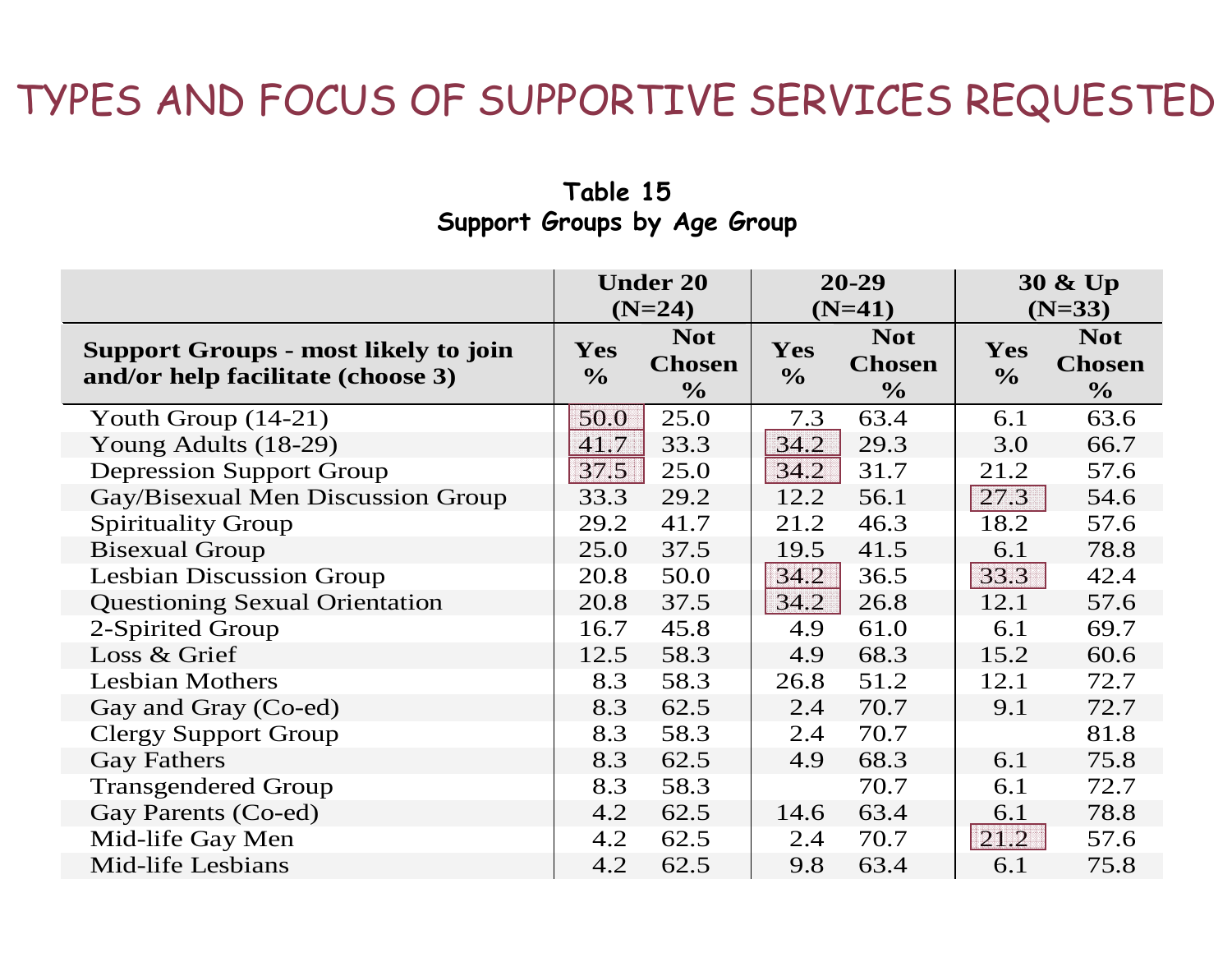**Table 16**

| Preferences for LGBT2-SQ Groups to Join or Organize by Age Group |               |                 |               |               |               |               |  |  |  |
|------------------------------------------------------------------|---------------|-----------------|---------------|---------------|---------------|---------------|--|--|--|
| Support group most likely to be joined and/or organized          |               |                 |               |               |               |               |  |  |  |
|                                                                  |               | <b>Under 20</b> | 20-29         |               | 30 & Up       |               |  |  |  |
|                                                                  |               | $(N=22)$        | $(N=34)$      |               |               | $(N=27)$      |  |  |  |
|                                                                  |               | <b>Not</b>      | <b>Not</b>    |               |               | <b>Not</b>    |  |  |  |
|                                                                  | <b>Yes</b>    | <b>Chosen</b>   | <b>Yes</b>    | <b>Chosen</b> | Yes           | <b>Chosen</b> |  |  |  |
| <b>Type of Group</b>                                             | $\frac{0}{0}$ | $\frac{0}{0}$   | $\frac{0}{0}$ | $\frac{0}{0}$ | $\frac{0}{0}$ | $\frac{0}{0}$ |  |  |  |
| <b>Sharing or Talking Circles</b>                                | 36.4          | 22.7            | 29.4          | 23.5          | 44.4          | 22.2          |  |  |  |
| <b>Club Drug Users Support Group</b>                             | 22.7          | 31.8            | 5.9           | 41.2          | 3.7           | 59.3          |  |  |  |
| <b>Adult Survivors of Sexual Abuse</b>                           | 13.6          | 40.9            | 20.6          | 29.4          | 18.5          | 44.4          |  |  |  |
| Adult Children of Alcoholics (ACOA)                              | 9.1           | 40.9            | 2.9           | 50.0          | 3.7           | 51.9          |  |  |  |
| Narcotics Anonymous (NA)                                         | 4.6           | 40.9            | 5.9           | 38.2          | 7.4           | 48.2          |  |  |  |
| Alcoholics Anonymous (AA)                                        | 4.6           | 40.9            | 2.9           | 41.2          | 11.1          | 44.4          |  |  |  |
| Co-dependents Anonymous (COA)                                    |               | 45.5            | 2.9           | 44.1          | 18.5          | 48.2          |  |  |  |
| Would you prefer these LGBT2-SQ groups to be                     |               |                 |               |               |               |               |  |  |  |
|                                                                  |               | <b>Under 20</b> |               | 20-29         |               | 30 & Up       |  |  |  |
|                                                                  |               | $(N=25)$        |               | $(N=36)$      |               | $(N=24)$      |  |  |  |
| <b>Type of Group</b>                                             |               | $\frac{0}{0}$   |               | $\frac{0}{0}$ |               | $\frac{0}{0}$ |  |  |  |
| Women only                                                       | 4.0           |                 |               | 21.6          |               | 29.2          |  |  |  |
| Men only                                                         | 16.0          |                 |               |               |               | 25.0          |  |  |  |
| Co-ed (women $&$ men)                                            |               | 80.0            |               | 75.7          |               | 41.7          |  |  |  |
| Depends on subject                                               |               |                 |               |               |               | 4.2           |  |  |  |
| Not sure                                                         |               |                 |               | 2.7           |               |               |  |  |  |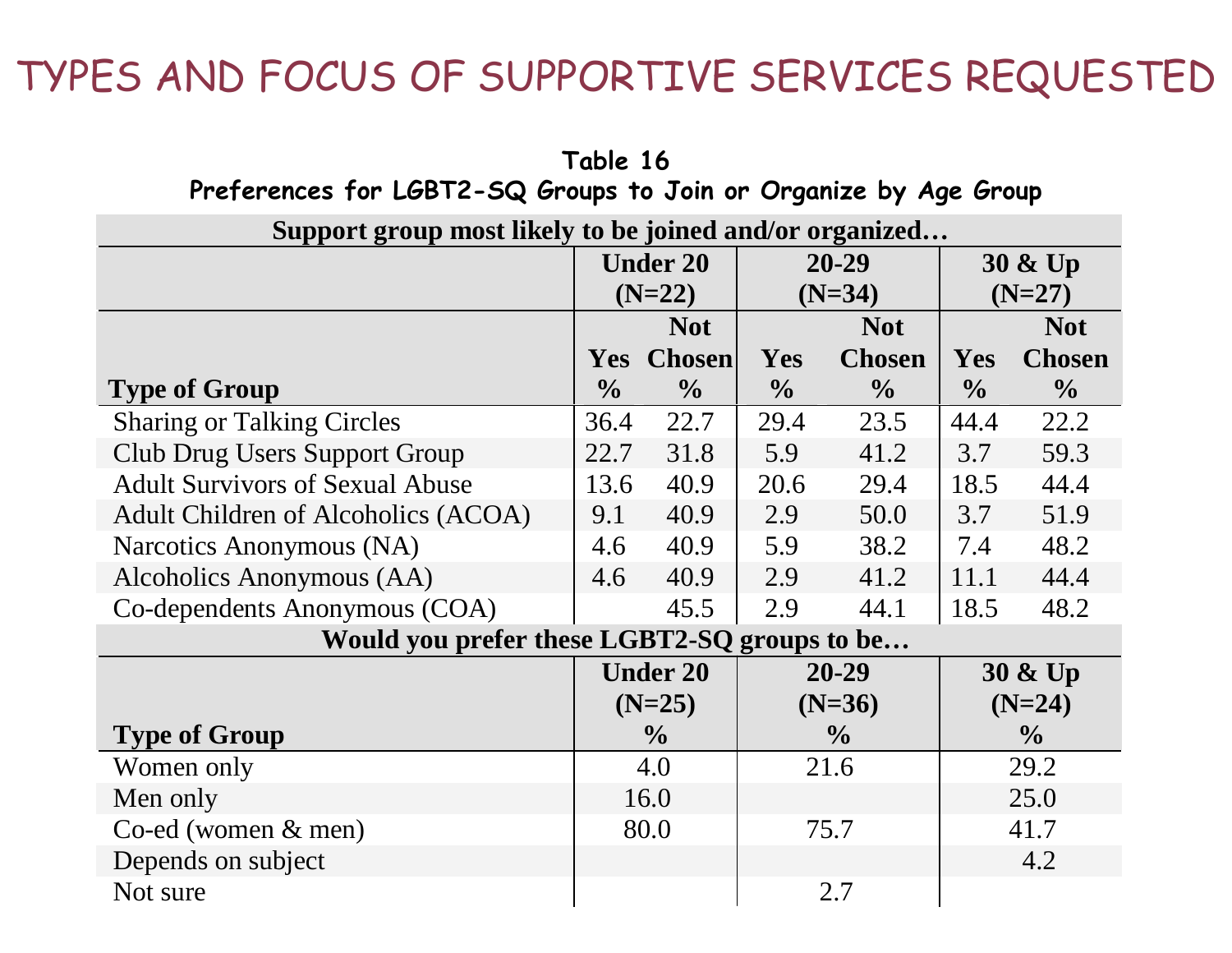|                                        | Table 17 |  |  |
|----------------------------------------|----------|--|--|
| Social Groups: Recreation by Age Group |          |  |  |

| Of the following recreational groups, which five would you most likely join or like to help organize? |                  |                |                |               |                  |                |
|-------------------------------------------------------------------------------------------------------|------------------|----------------|----------------|---------------|------------------|----------------|
|                                                                                                       | Under $20(N=23)$ |                | $20-29$ (N=38) |               | 30 & Up $(N=34)$ |                |
|                                                                                                       |                  | <b>Not</b>     |                | <b>Not</b>    |                  | <b>Not</b>     |
|                                                                                                       | Co-ed            | <b>Chosen</b>  | Co-ed          | <b>Chosen</b> | Co-ed            | <b>Chosen</b>  |
| <b>Type of Group</b>                                                                                  | $\frac{0}{0}$    | $\frac{6}{10}$ | $\frac{0}{0}$  | $\frac{0}{0}$ | $\frac{1}{2}$    | $\frac{6}{10}$ |
| Movie Group                                                                                           | 60.9             | 30.4           | 31.6           | 52.6          | 23.5             | 50.0           |
| <b>Camping Group</b>                                                                                  | 56.5             | 30.4           | 29.0           | 44.7          | 14.7             | 32.4           |
| <b>Theatre Group</b>                                                                                  | 56.5             | 43.5           | 29.0           | 57.9          | 11.8             | 82.4           |
| Religious Services Group                                                                              | 56.5             | 43.5           | 21.1           | 76.3          | 8.8              | 88.2           |
| <b>Spirituality Group</b>                                                                             | 52.2             | 39.1           | 31.6           | 47.4          | 2.9              | 79.4           |
| <b>Travel Group</b>                                                                                   | 52.2             | 47.8           | 7.9            | 82.4          | 2.9              | 91.2           |
| S&M, B&D Group                                                                                        | 52.2             | 43.5           | 5.3            | 73.7          | 2.9              | 94.1           |
| Arts & Crafts Group                                                                                   | 47.8             | 43.5           | 29.0           | 57.9          | 20.6             | 70.6           |
| <b>Cross-dressers Group</b>                                                                           | 47.8             | 47.8           | 10.5           | 73.7          | 2.9              | 94.1           |
| University/College Students Group                                                                     | 43.5             | 30.4           | 26.3           | 60.5          |                  | 94.1           |
| Political/Social Action Group                                                                         | 43.5             | 47.8           | 23.7           | 71.1          | 5.9              | 88.2           |
| 2-Spirit Gathering                                                                                    | 43.5             | 43.5           | 18.4           | 73.7          | 2.9              | 82.4           |
| <b>Transgendered Group</b>                                                                            | 39.1             | 47.8           | 26.3           | 55.3          | 8.8              | 55.9           |
| <b>Horticultural Group</b>                                                                            | 39.1             | 60.9           | 21.1           | 76.3          | 8.8              | 82.4           |
| <b>Group for Professionals</b>                                                                        | 39.1             | 60.9           | 13.2           | 76.3          | 8.8              | 82.4           |
| <b>Painting Group</b>                                                                                 | 39.1             | 56.5           | 18.4           | 79.0          | 2.9              | 94.1           |
| <b>Nudist Group</b>                                                                                   | 39.1             | 43.5           | 5.3            | 71.1          |                  | 91.2           |
| <b>Pottery Group</b>                                                                                  | 34.8             | 60.9           | 21.1           | 63.2          | 8.8              | 82.4           |
| Bears & their Admirers                                                                                | 34.8             | 60.9           | 7.9            | 84.2          |                  | 97.1           |
| <b>Other Recreation Group</b>                                                                         | 26.1             | 69.6           | 5.3            | 89.5          |                  | 100.0          |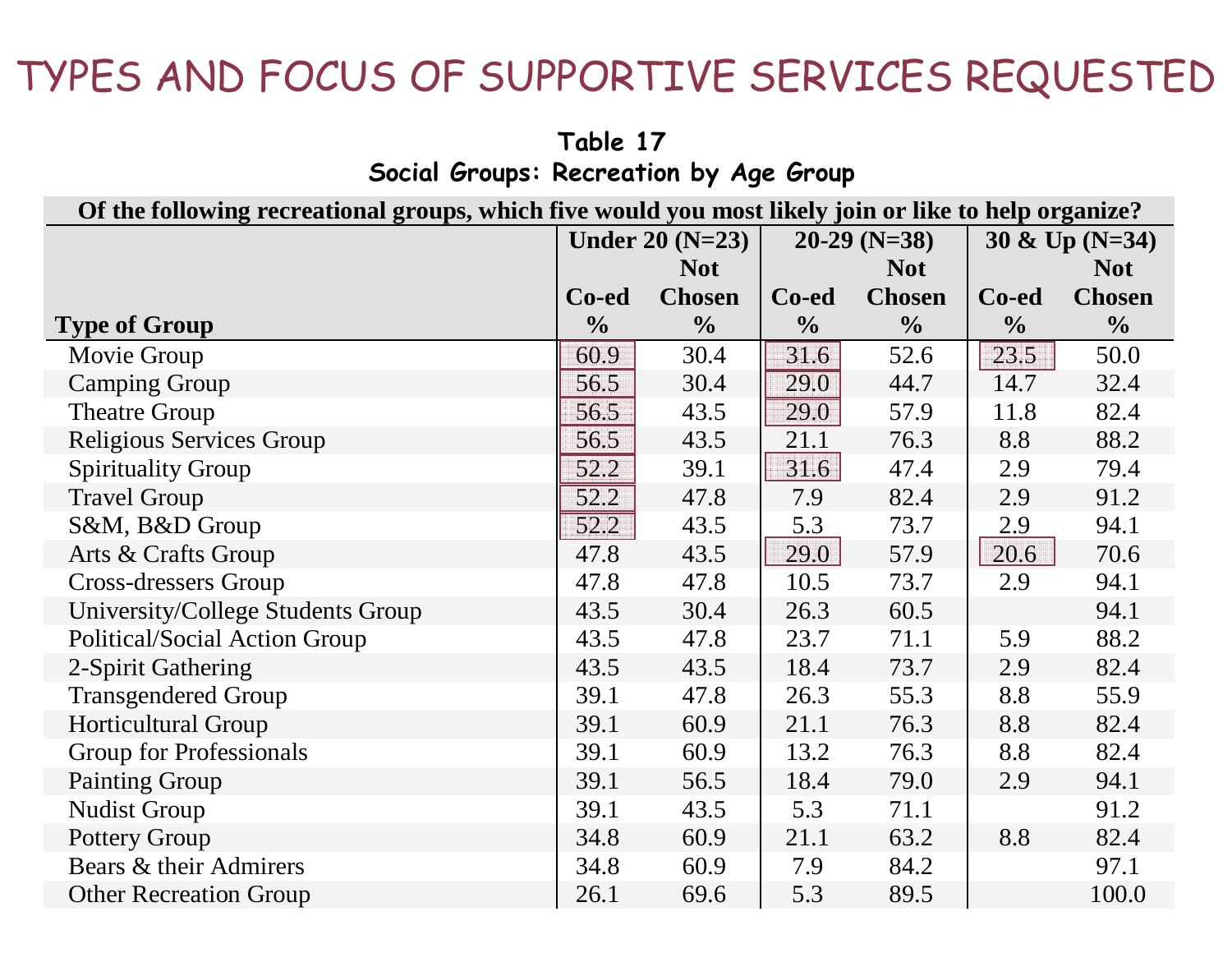| $\frac{1}{2}$                                                                                   |                        |               |                |               |                  |               |
|-------------------------------------------------------------------------------------------------|------------------------|---------------|----------------|---------------|------------------|---------------|
| Of the following sports groups, which five would you most likely join or like to help organize? |                        |               |                |               |                  |               |
|                                                                                                 | <b>Under 20 (N=23)</b> |               | $20-29$ (N=38) |               | 30 & Up $(N=29)$ |               |
|                                                                                                 |                        | <b>Not</b>    |                | <b>Not</b>    |                  | <b>Not</b>    |
|                                                                                                 | Co-ed                  | <b>Chosen</b> | Co-ed          | <b>Chosen</b> | Co-ed            | <b>Chosen</b> |
| <b>Type of Group</b>                                                                            | $\frac{0}{0}$          | $\frac{0}{0}$ | $\frac{0}{0}$  | $\frac{1}{2}$ | $\frac{6}{6}$    | $\frac{1}{2}$ |
| <b>Swimming Group</b>                                                                           | 56.5                   | 30.4          | 18.4           | 63.2          | 6.9              | 89.7          |
| <b>Bowling Group</b>                                                                            | 43.5                   | 47.8          | 29.0           | 60.5          | 24.1             | 48.3          |
| <b>Volleyball Group</b>                                                                         | 43.5                   | 39.1          | 23.7           | 60.5          | 13.8             | 65.5          |
| Yoga Group                                                                                      | 43.5                   | 30.4          | 21.1           | 55.3          | 17.2             | 72.4          |
| <b>Walking Group</b>                                                                            | 39.1                   | 52.2          | 26.3           | 65.8          | 20.7             | 48.3          |
| <b>Skating Group</b>                                                                            | 39.1                   | 56.5          | 18.4           | 73.7          | 3.5              | 86.2          |
| <b>Hiking Group</b>                                                                             | 34.8                   | 60.9          | 18.4           | 65.8          | 10.3             | 65.5          |
| <b>Cycling Group</b>                                                                            | 34.8                   | 56.5          | 10.5           | 81.6          | 10.3             | 79.3          |
| <b>Cross-country Skiing</b>                                                                     | 34.8                   | 60.9          | 10.5           | 81.6          | 3.5              | 86.2          |
| <b>Canoeing Group</b>                                                                           | 30.4                   | 60.9          | 18.4           | 60.5          | 10.3             | 55.2          |
| <b>Baseball Group</b>                                                                           | 30.4                   | 65.2          | 15.8           | 55.3          | 13.8             | 72.4          |
| <b>Snowboarding Group</b>                                                                       | 30.4                   | 65.2          | 13.2           | 79.0          | 3.5              | 93.1          |
| Downhill Skiing                                                                                 | 30.4                   | 60.9          | 10.5           | 81.6          | 3.5              | 96.6          |
| <b>Hockey Group</b>                                                                             | 30.4                   | 65.2          | 7.9            | 71.1          | 6.9              | 89.7          |
| <b>Football Group</b>                                                                           | 30.4                   | 65.2          | 5.3            | 81.6          | 6.9              | 89.7          |
| <b>Slow Pitch Group</b>                                                                         | 30.4                   | 65.2          | 2.6            | 63.2          | 3.5              | 86.2          |
| <b>Other Sports Groups</b>                                                                      | 26.1                   | 60.9          | 5.3            | 86.8          | 6.9              | 86.2          |
| <b>Aerobics Group</b>                                                                           | 21.7                   | 69.6          | 10.5           | 76.3          | 6.9              | 79.3          |

**Table 18Social Groups: Sport by Age Group**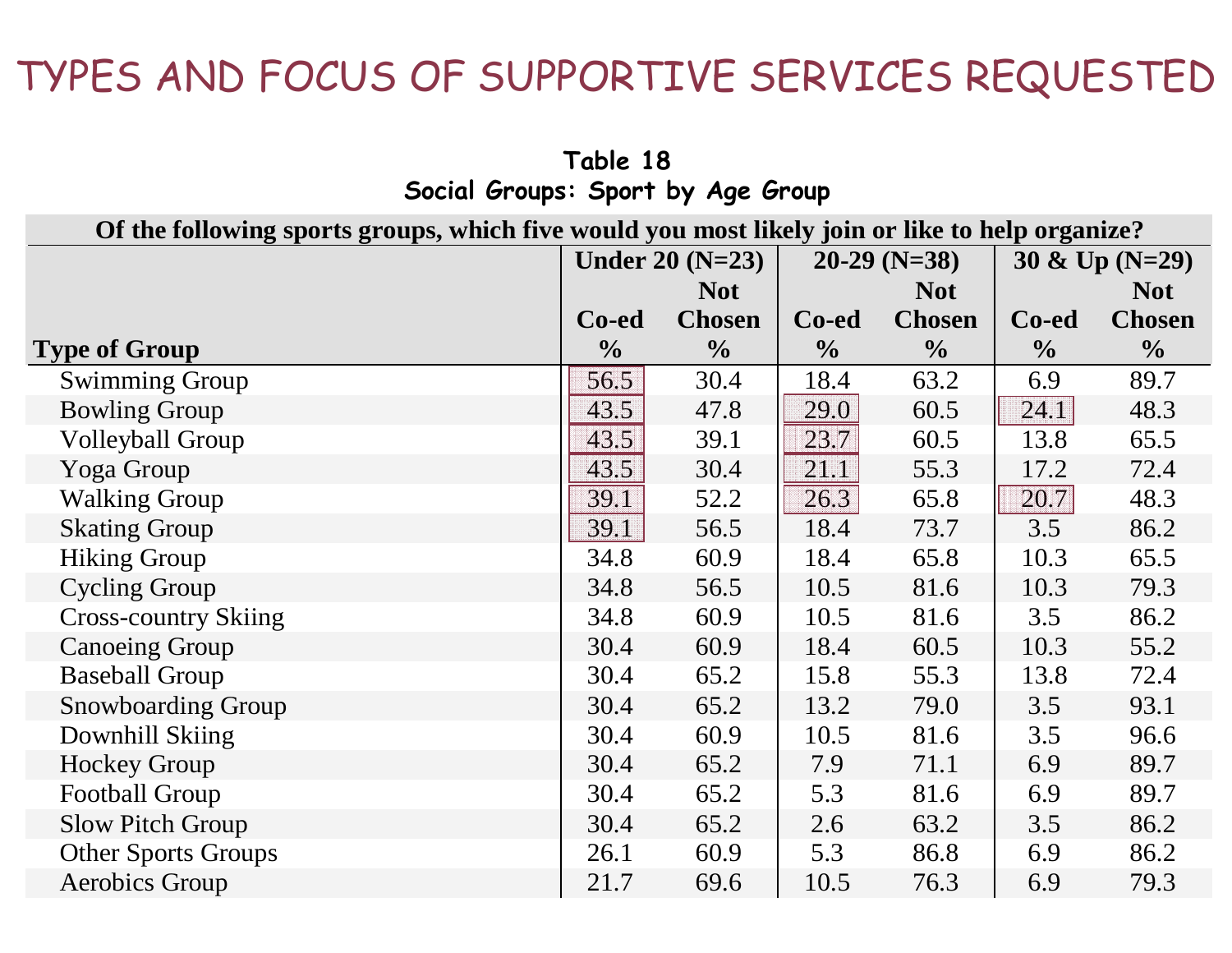**Table 21**

| Religious/Spirituality Groups by Age Group               |                 |               |               |  |  |
|----------------------------------------------------------|-----------------|---------------|---------------|--|--|
|                                                          | <b>Under 20</b> | $20 - 29$     | 30 & Up       |  |  |
|                                                          | $\frac{0}{0}$   | $\frac{1}{2}$ | $\frac{0}{0}$ |  |  |
| Are your Spiritual needs being met?                      | $N=25$          | $N=44$        | $N=36$        |  |  |
| Yes                                                      | 52.0            | 43.2          | 38.9          |  |  |
| N <sub>o</sub>                                           | 28.0            | 22.7          | 27.8          |  |  |
| N/A                                                      | 20.0            | 34.1          | 33.3          |  |  |
| Are your religious needs being met?                      | $N=25$          | $N=45$        | $N=36$        |  |  |
| Yes                                                      | 36.0            | 31.1          | 27.8          |  |  |
| N <sub>o</sub>                                           | 28.0            | 24.4          | 27.8          |  |  |
| N/A                                                      | 36.0            | 44.4          | 44.4          |  |  |
| Do you identify with a religious or spiritual tradition? | $N=25$          | $N=43$        | $N=37$        |  |  |
| Yes                                                      | 40.0            | 46.5          | 46.0          |  |  |
| N <sub>o</sub>                                           | 36.0            | 27.9          | 32.4          |  |  |
| N/A                                                      | 16.0            | 23.3          | 18.9          |  |  |
| Don't know                                               | 8.0             | 2.3           | 2.7           |  |  |
| Would you be interested in: (multiple answers)           |                 |               |               |  |  |
| LGBT2-SQ Church Service?                                 | 28.6            | 43.2          | 30.8          |  |  |
| <b>Spiritual Counselling?</b>                            | 35.0            | 33.3          | 37.0          |  |  |
| Scripture Study?                                         | 16.7            | 18.8          | 10.0          |  |  |
| <b>Meditation Groups?</b>                                | 40.9            | 47.2          | 40.7          |  |  |
| <b>Prayer Groups?</b>                                    | 11.8            | 29.0          | 14.3          |  |  |
| Elder, Healer or Ceremony?                               | 23.5            | 29.0          | 25.0          |  |  |
| <b>Other Circle</b>                                      | 0.0             | 4.2           | 0.0           |  |  |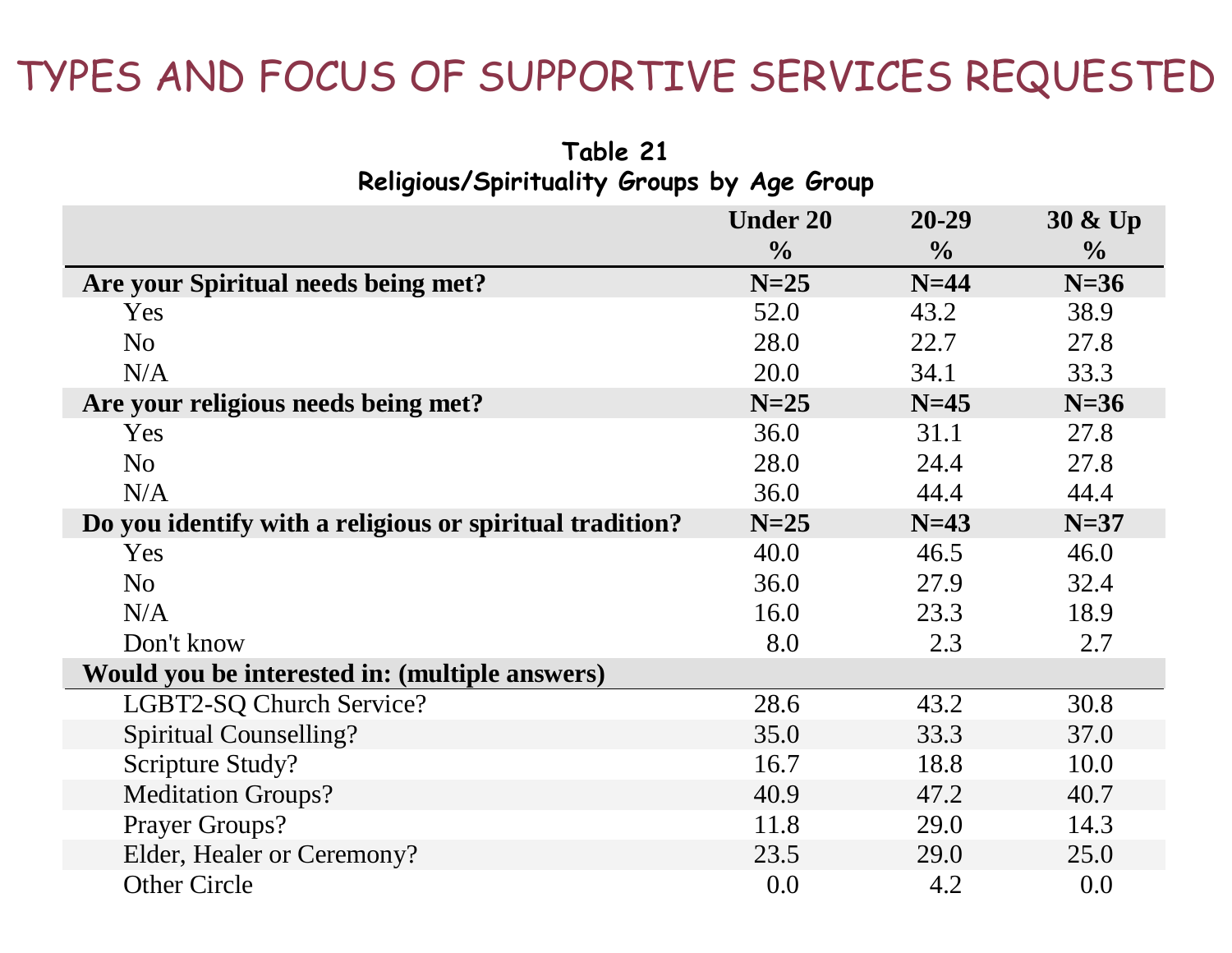## **SUMMARY**

### Types and Focus of Supportive Services

- Most popular resources were:
	- ¬ A library/resource centre (85%)
	- $\rightarrow$  Telephone support and information line (75%)
- Workshops were supported by 49%
- Focus of most services recommended addressed issues of psychological and social development
	- ¬ Counselling topics: feelings (depression, self-esteem, developing pride)
	- ¬ Workshop topics: skills (relationship building, coming out, homophobia, human rights)
	- ¬ Support groups (sexual identity)

Age was a factor in the types and timing of support services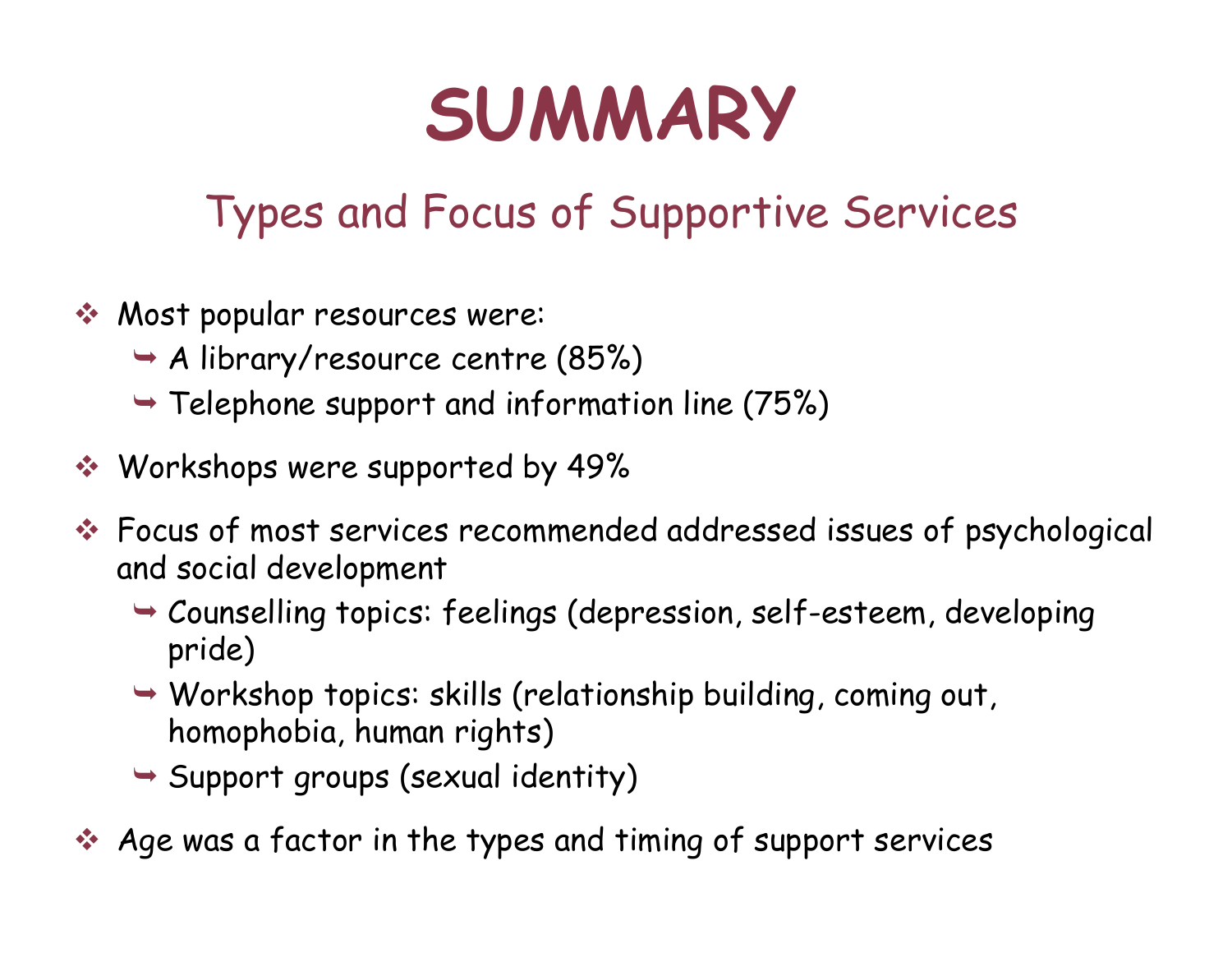## **DISCUSSION**

- \* Response rate was high (65% versus usual study response rate of 20%)
- \* Results lend direction and support for the expansion and "age tailoring" of certain resources
- ◆ Indicate where volunteer support may be forthcoming
- **Extent of gay bashing in this** ≉ Reveal the extent of gay bashing in this community and the challenges of how to respond
	- ¬Increase public awareness